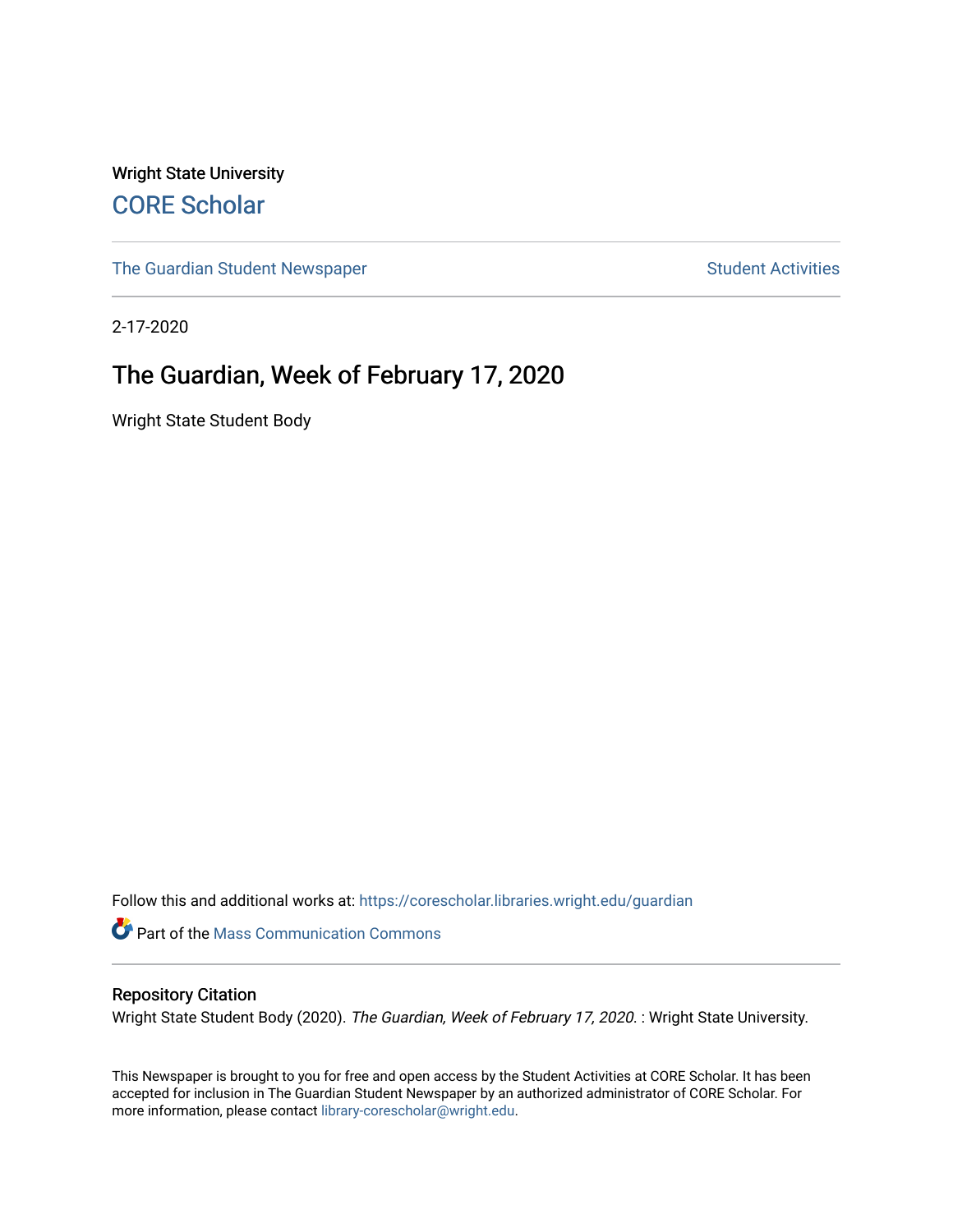

Weekly Horoscopes Star Signer February 17, 2020

The stars have so much in store for you this week!

#### ARIES

Mercury retrograde begins early this week, illuminating the home and family sector of your life. Be cautious of miscommunications and delays. Shake-ups in your career arrive soon, thanks to the upcoming eclipse in the north star. The stars know that your 9-5 is hard but refrain from running away to join the circus.

## TAURUS

Your ruling planet begins to turn sideways this week, so watch out for some strange deja vu vibes this week. Dreams may become a reality. Many of the conversations you've had over the last month or so will resurface for reconsideration! Important information is soon coming to light.

#### GEMINI

Mercury retrograde begins in Neptune's moon, finding you rethinking your financial commitments and budget. Do you really need a pet iguana dear Gemini? Consider if you are spending money on impulse buys to cope with stress.

#### CANCER

The Moon connects with a fiery purple meteor named Lu who will bring you luck this week Cancer. It will also put you in a reminiscing mood, causing you to rethink the commitments and conversations you might have had this winter.

#### LEO

The Moon is in hardworking mood, encouraging you to get organized—which won't be easy thanks to some shake-ups taking place at work. You're so ready to break free from your obligations and do your own thing! Try to stay on task through this week dear Leo.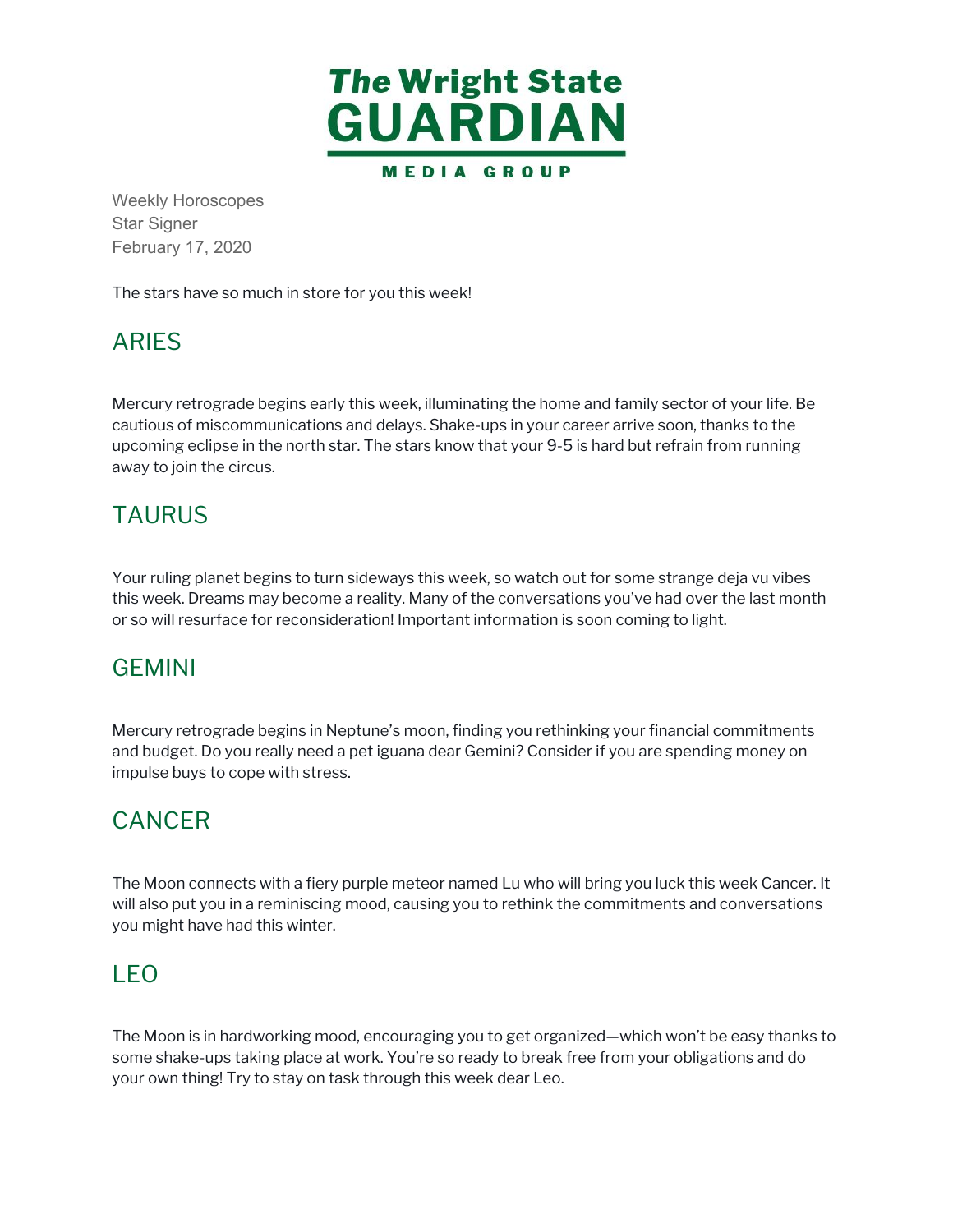

## **VIRGO**

 The Moon has a strange shadow over its face, finding you in a playful mood. Unexpected news arrives Thursday, your calendar is already getting full. Learn to say no this week and don't overbook yourself!

## LIBRA

 The sun is emitting higher beams of light lately, lighting up the home and family sector of your chart. And while you're itching to get cozy with loved ones, you're also feeling very eager to break free from obligations you're not into anymore. Moon has a strandary, your calem<br>
SRA<br>
SRA<br>
SRA<br>
SRA<br>
SRA<br>
SUP SUP SUP TO SUP TO SAMPLE SUPERENT ON THE SUPERENT OF SUPERENT ON THE SUPERENT ON THE MOON SUPERENT ON THE SUPERENT OF THE SUPERENT OF THE SUPERENT OF THE SUPER

## SCORPIO

 The Earth is spinning which brings news your way Scorpio! Someone you're not as close to as you used to be, will text you with some great news! Shake-ups in your relationships arrive too. Causing you to rethink your relationship to the public and on social media.

#### **SAGITTARIUS**

 The Moon is in Capricorn, lighting up the financial sector of your chart, Sagittarius. Conflicts in your schedule find you craving more freedom and flexibility. Mercury retrograde is nearly here, causing you to reflect on your beliefs.

#### CAPRICORN

 The Moon might be rotating at a different angle than normal, Capricorn, encouraging you to practice some self-love! Big changes are in the works in the coming weeks, finding you eager to break free from commitments that don't fulfill your heart's desires. Have no fear, these changes will bring you closer to your friend circles. VIRGO<br>The Moon<br>Thursday,<br>LIBRA<br>The sun is<br>And while<br>obligations<br>SCORF<br>The Earth<br>used to be<br>you to refl<br>SAGIT<br>The Moon<br>schedule f<br>you to refl<br>CAPRI<br>The Moon<br>schedule f<br>Vou to refl<br>CAPRI<br>The Moon<br>schedule f<br>Moon schedule f<br>V

#### AQUARIUS

 Be gentle with yourself this week, Aquarius. The stars ask you to conserve your energy, which won't be easy since the to create big shifts in your home life and relationships. These shifts will bring you luck and good fortune though.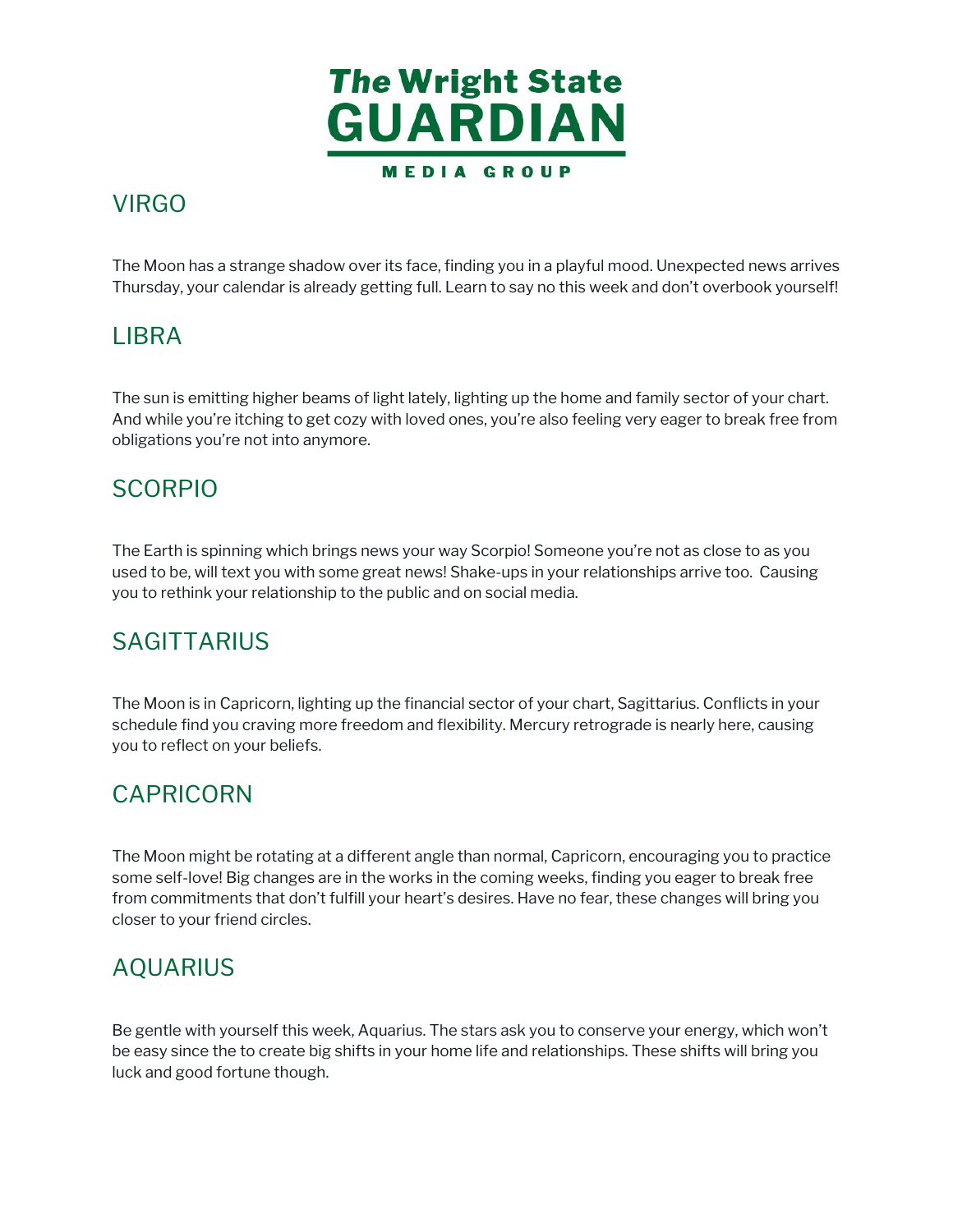

 The Moon in Capricorn finds you in a social mood, Pisces. However, watch out for surprising news Thursday, as well as shake-ups in your schedule. Plans will begin to overlap and your commitments PISCES<br>The Moon in Capricorn finds you in a social mood, Pisces. However, watch out for surprising r<br>Thursday, as well as shake-ups in your schedule. Plans will begin to overlap and your commitr<br>might be piling up. Remembe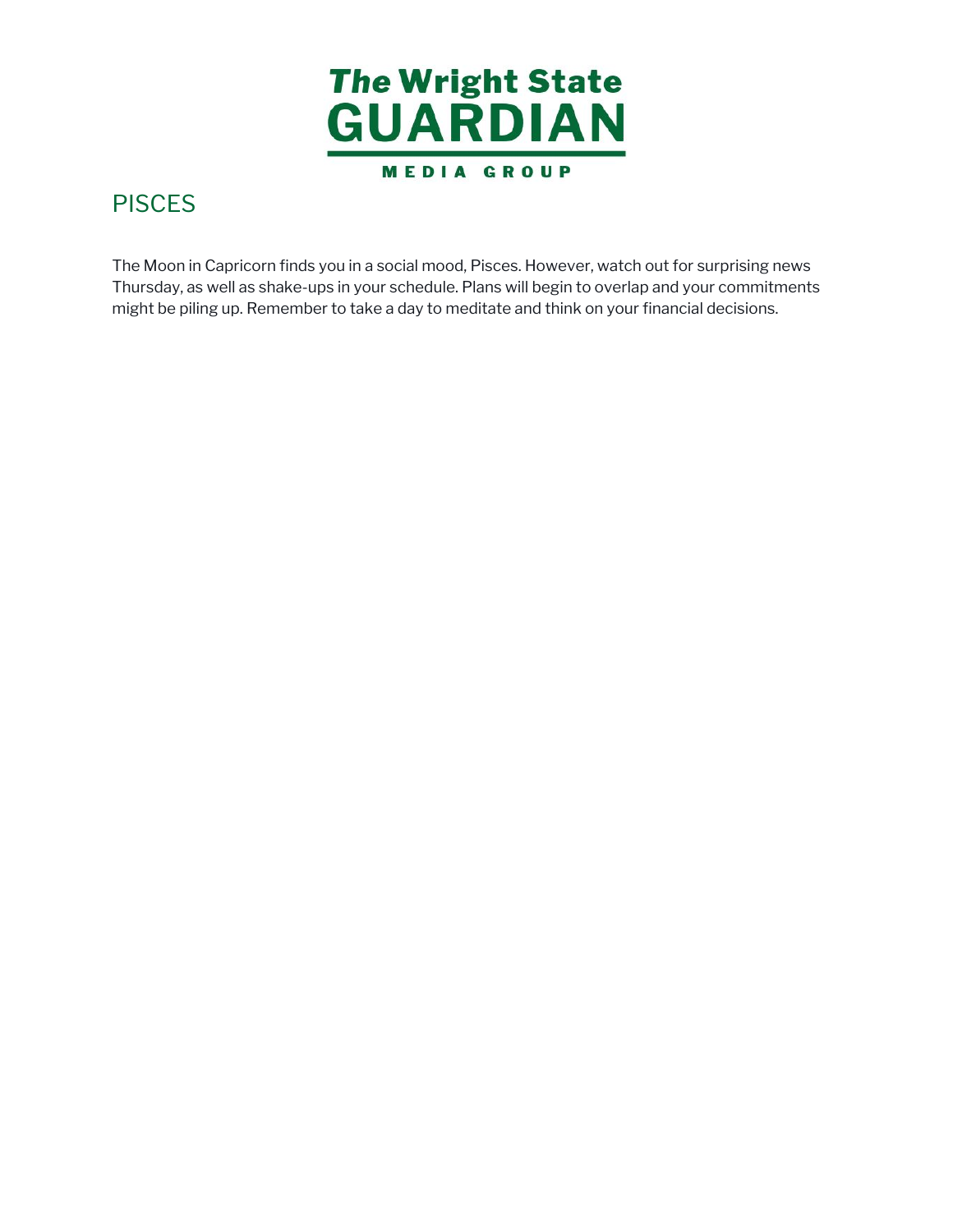

UPDATE: Negotiations to continue between Teamsters and university<br>Natalie Cunningham<br>February 17, 2020<br>UPDATED 2/17: The teamsters have developed some new proposals that they beth<br>Hot the Teamster bergoing group and the un Natalie Cunningham February 17, 2020

 UPDATED 2/17: The teamsters have developed some new proposals that they believe will benefit both the Teamster bargaining group and the university, according to Tom Bellew, facilities operations employee.

The next meeting between the university and the Teamsters is set for Feb. 25.

 "The university has no public update on the status of negotiations and the potential Teamsters strike at this time, according to Seth Bauguess, the director of the Department of Communications." ne next meetir<br>`he university |<br>this time, acc<br>me Teamsters<br>pard and will b

 The Teamsters Local 957 has filed a 10-day strike notice with the State Employment Relations Board and will begin striking on Feb. 3. The union and university have been trying to mediate contractual disagreements for several weeks now.

 The Teamsters are comprised of facilities and maintenance employees. This includes HVAC, plumbers, electricians, MNRs, custodial, floor-care, bus drivers, grounds department, parking and water treatment, according to Tom Bellew, facilities operations employee.

 The university made their last best and final offer after the strike notice was received. The Teamsters did not accept but are hoping to make progress with future negotiations.

#### Read the full offer here>>>

 "The health insurance, there's a lot more to it than what the university is letting out on it. It's a totally different program than what they have now. So, they're not letting all the true information out on the insurance," said Bellew.

#### Last best final offer

Article 9 is miscellaneous and Section 8 covers parking.

Article 14 covers seniority, layoff, and recall.

Article 17 covers wages and Article 25 outlines employee benefits.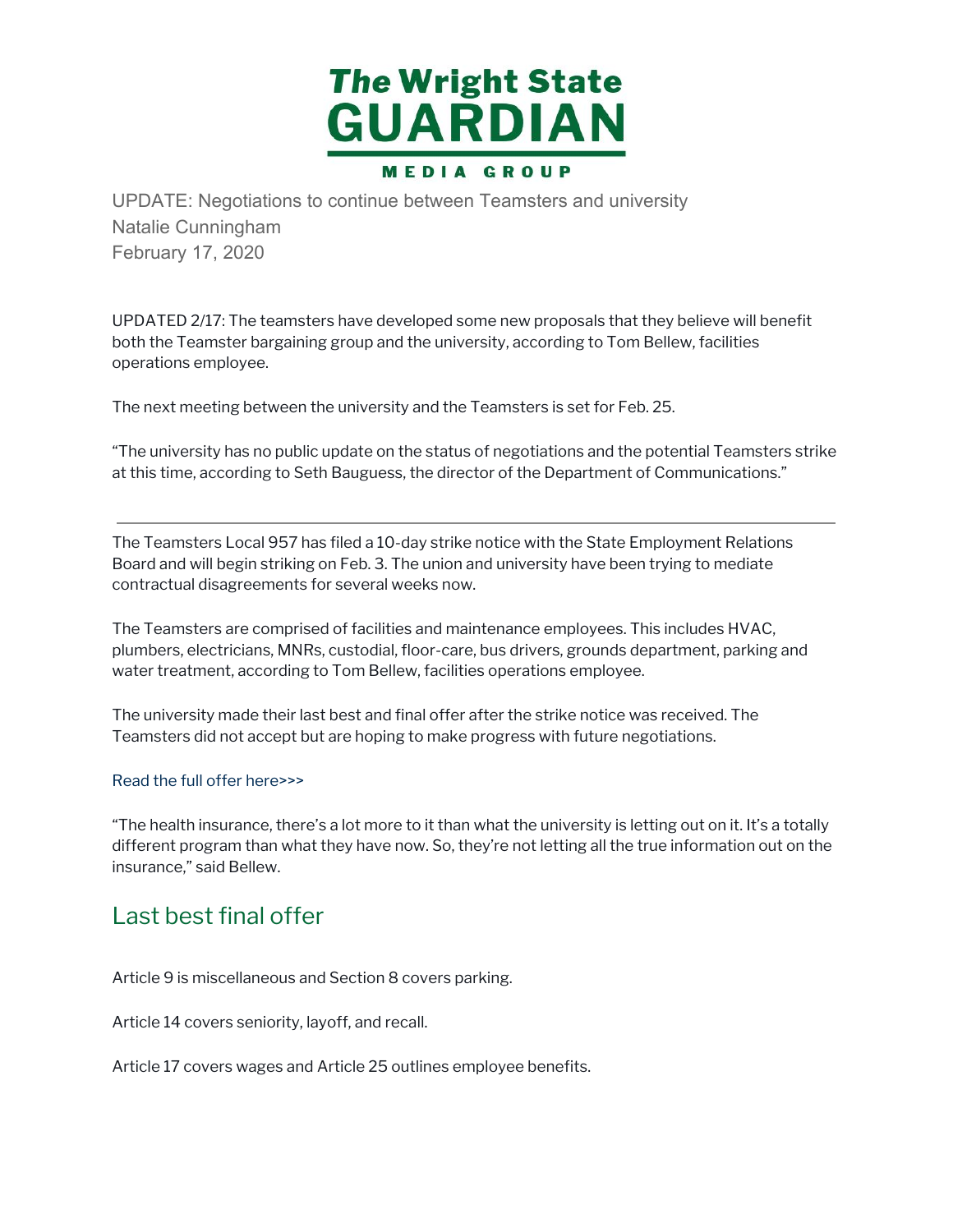

 Wages will see an increase over the next few years starting in July 2021 a 2.5 percent increase and then an additional increase in July 2022 at 2.5 percent.

 The university also opted to withdraw furlough language that was written into the previous offer of ges<br>n an<br>e uni<sup>,</sup> the contract.

#### How we got here:

 The university and the Teamsters have been having off-and-on discussions and disagreements regarding health insurance and wages for roughly a year and a half, according to Bellew.

 According to the last best and final offer given by the university to the Teamsters on Jan. 23, the university will accept the fact-finder's recommendations on Article 9 and Article 14. W We<br>univers<br>arding h<br>ording<br>versity v<br>univers<br>cle 17.

 The university and the Teamsters have reached a tentative agreement on Sections 1, 3, 4, 5 and 6 of Article 17.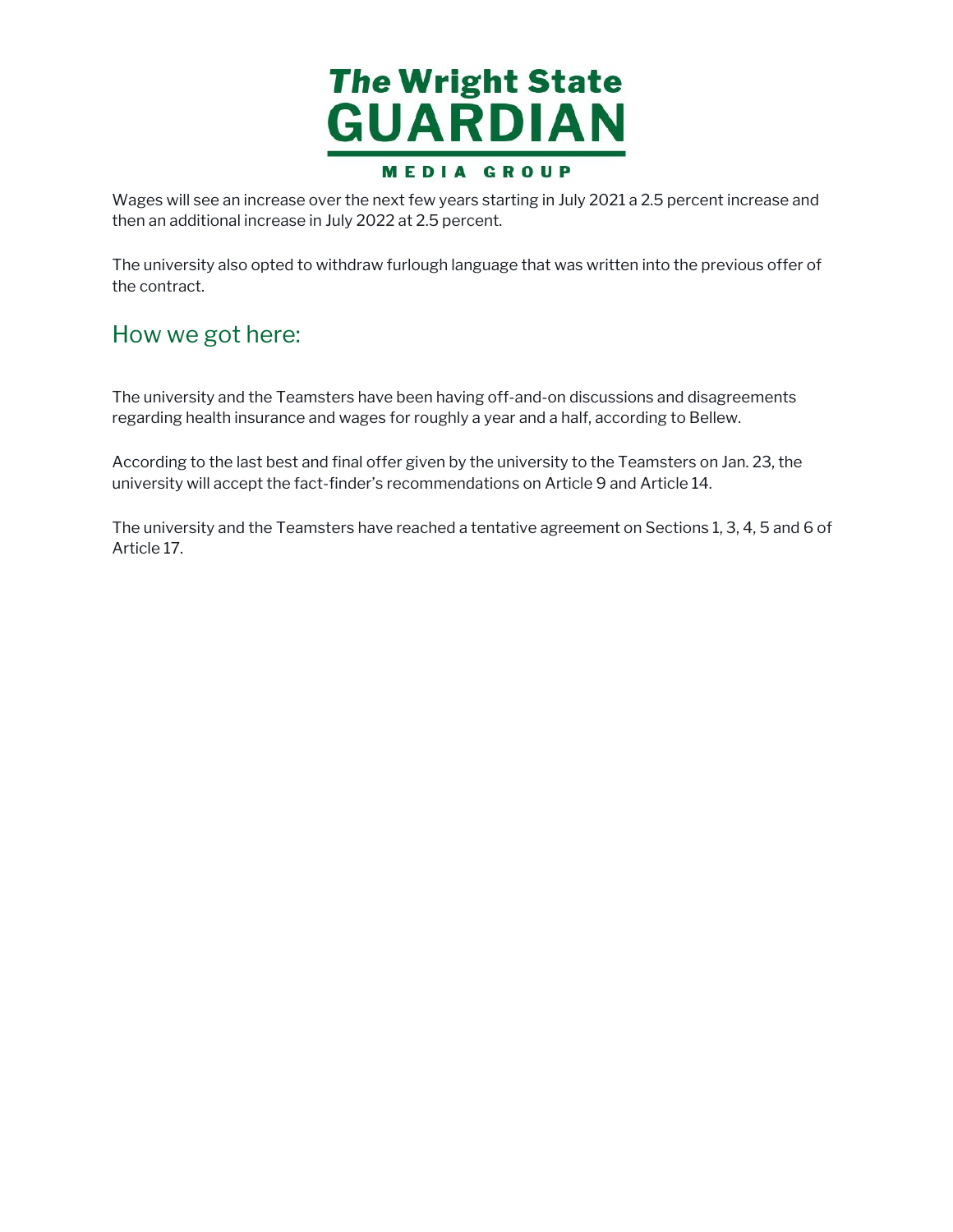

SGA Elections: Petitions are open for campaigning<br>Natalie Cunningham<br>February 17, 2020<br>The Student Government Association (SGA) sent an email<br>announce that petitions are open for interested candidate<br>Positions available in Natalie Cunningham February 17, 2020

 The Student Government Association (SGA) sent an email to the student body on Feb. 17 to announce that petitions are open for interested candidates.

Positions available include President, Vice President and respective college senators.

 The email details a timeline for the petitions and candidate meetings, according to current Student Government President Ivan Mallett.

 Petitions and forms become available on Feb. 18. The elections application packets are due on March 1 at 5 p.m.

There will be candidates' meetings on Feb. 27 and 28. Campaigning begins on March 11.

 There will also be a meet the candidates event on March 12. Voting begins on March 17 and ends on March 21. Campaigning also ends on March 21. The election results will be posted on March 22, according to SGA's webpage.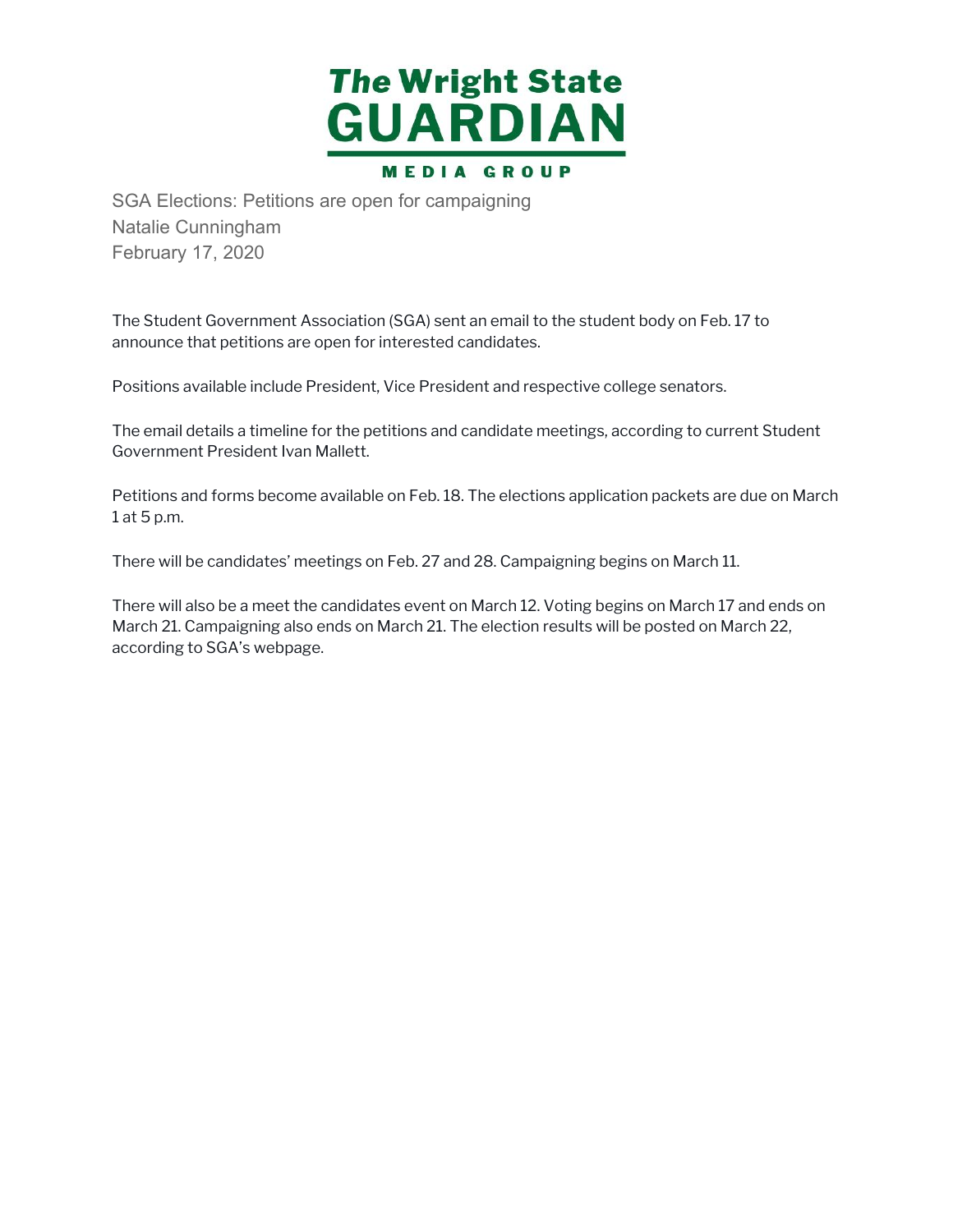

Maxwell Patton February 18, 2020

 "Father of All…," the newest album from American rock band Green Day, was released to the public on Feb. 7.

 Running 26 minutes with 10 tracks, the record was preceded by four singles: the titular track "Father of All…," "Fire, Ready, Aim," "Oh Yeah!" and "Meet Me on the Roof."

 The album goes in a few different directions and seems to take influence from older Green Day material. However, it never seems to find a cohesive groove, causing the record to seem tame with the sound of millennial dad rock. Still, a few of the tracks on this album are genuinely interesting pieces of alternative rock music, showing how much Green Day has kept their ability to create commercially popular alt-rock songs since the 90s. Music Review: Father of All... by Green Day<br>Maxwell Patton<br>February 18, 2020<br>"Father of All...," the newest album from American<br>on Feb. 7.<br>Xunning 26 minutes with 10 tracks, the record was<br>of All...," "Fire, Ready, Aim," "

#### **Highlights**

#### 1. "Meet Me On The Roof"

 An abundance of tambourine coupled with an effective bass riff help elevate this tune from a stale existence. Armstrong's voice works perfectly with this style of track, and it gives me a strong desire to dance. A Green Day song making the listener dance isn't out of the question, though. It's absolutely a blast to listen to.

#### 2. "Junkies On A High"

 With a bouncing drum beat and simplistic guitar riff, this may be my favorite song from the album. The percussion keeps the piece together as Armstrong reflects on life while his surroundings fall to pieces, and the song illustrates that situation perfectly.

#### 3. "Fire, Ready, Aim"

 Green Day has been able to reliably produce catchy radio rock since the days of "Dookie" and this song is no exception. Boasting bountiful guitars and more than enough enthusiastic vocals, the song sounds like it was born to be on the radio, and that's not at all a bad thing.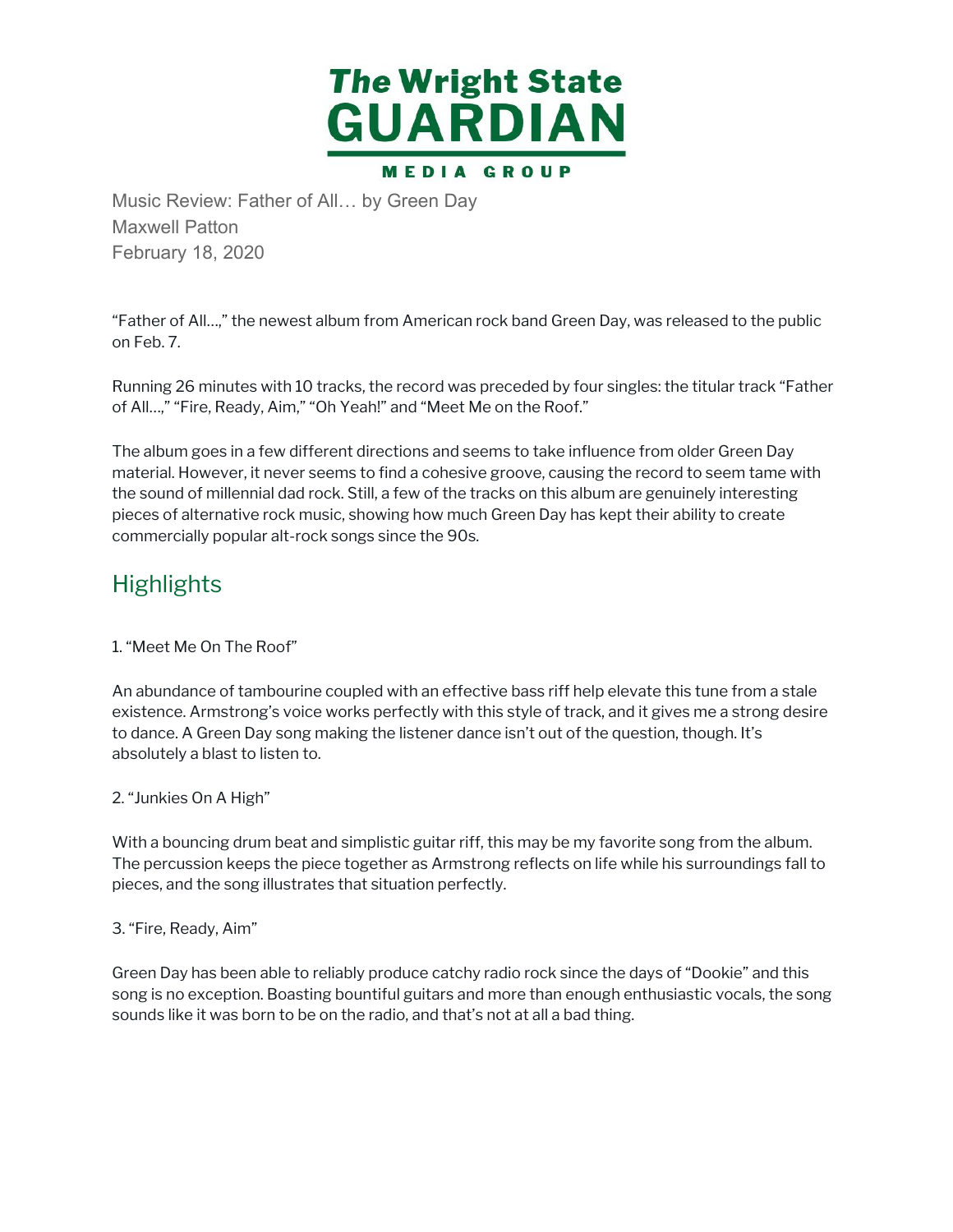

 Formed in California's East Bay in 1987, Green Day is currently fronted by lead singer and guitarist Billie Joe Armstrong, bassist Mike Dirnt, and drummer Tre Cool. With original drummer John Kiffmeyer, the band was signed to Lookout Records 1988 after the label's owner, Larry Livermore, watched them play an early gig. The next year, the band released their debut extended play, "1000 Hours;" however, they dropped the original name for Green Day, Sweet Children, in order to avoid confusion with another act. The new name was chosen because of the bandmates' love of marijuana. ormed in C<br>illie Joe Ar<br>iffmeyer, t<br>atched the<br>lours;" how<br>onfusion w<br>iffmeyer le<br>rummer fc<br>ecords an<br>ingles and<br>migles and<br>rumstrong with t<br>owever, th<br>hortest that<br>hortest that<br>lbum "39/!<br>ou can tell<br>that helps Background<br>Formed in Californ<br>Billie Joe Armstror<br>Kiffmeyer, the ban<br>watched them play<br>Hours;" however, t<br>confusion with and<br>Kiffmeyer left the<br>Kiffmeyer left the<br>Kiffmeyer left the<br>Singles and shot th<br>Armstrong has sta<br>al

 Kiffmeyer left the band after their first American tour in 1990 for college, and Cool, who was then the drummer for The Lookouts, filled in. Green Day's breakthrough came after signing with Reprise Records and releasing their first album on a major label in 1994. That album, "Dookie," spawned five singles and shot the band into stardom.

 Armstrong has stated that the lyrics of "Father of All…" concern "the life and death of the party" along with the "lifestyle of not giving a f—." The record's full title is "Father of All Motherf—ers;" however, that title is only uncensored on the album's limited edition. The new album is also the shortest that Green Day has ever recorded, having five fewer minutes of material than their debut album "39/Smooth."

 You can tell that the band is having a ton of fun recording this album. Every track has a certain flair to it that helps differentiate the songs from each other so that the finished product doesn't sound like a manufactured monotonous mess.

 However, this new material still feels recycled to the point of being almost stale. Despite these flaws, I would still suggest giving "Father of All.." a listen, because the album isn't a total misfire. Green Day set out to create an engaging album and succeeded, but as they tried to craft a distinct rock record, they missed the mark.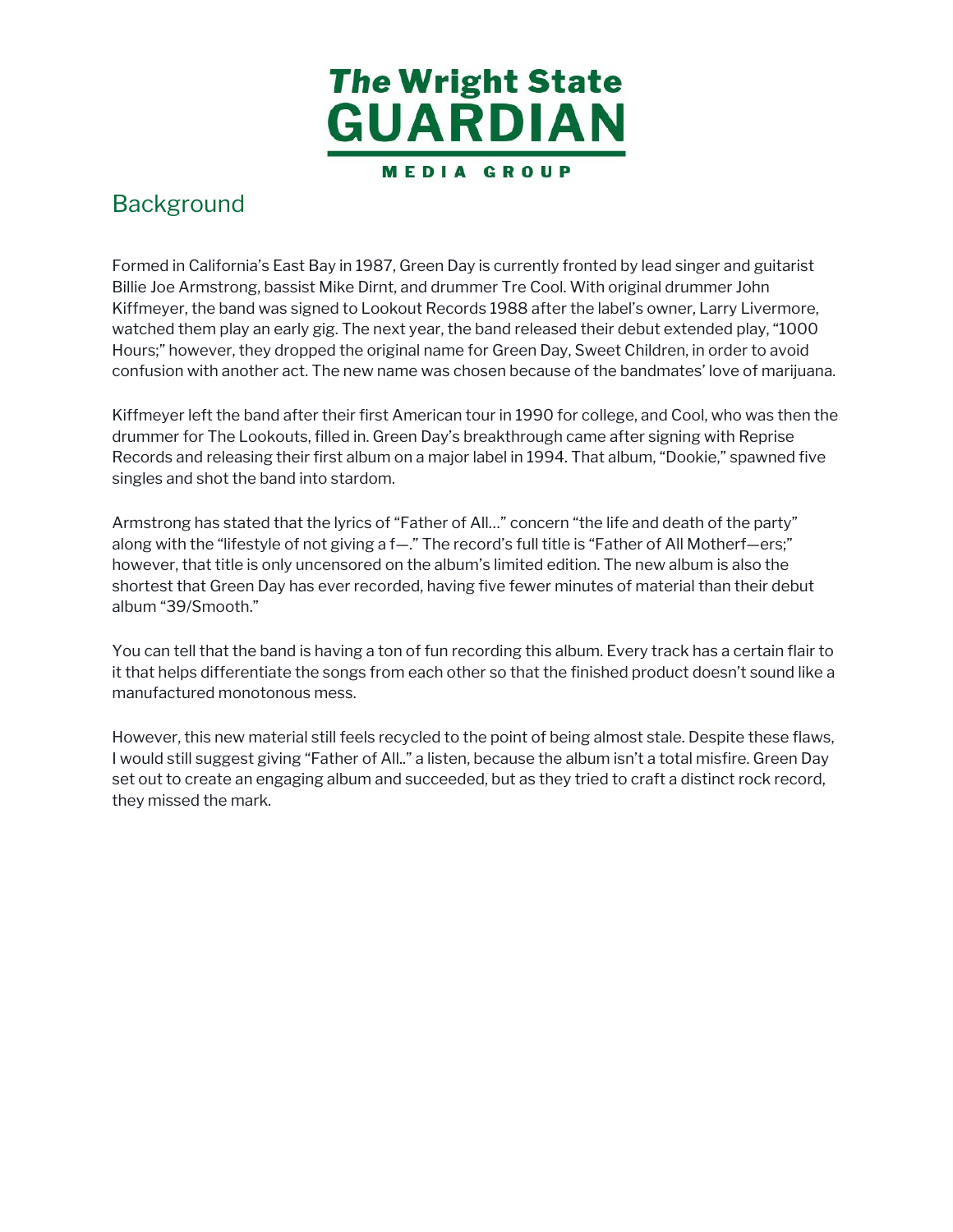

Raiders soccer and cross country honored with two awards<br>Makenzie Hoeferlin<br>This year, Women's Soccer received recognition for their 2019 play<br>Country received recognition for their outstanding academics duriny<br>Country rec Makenzie Hoeferlin February 18, 2020

 This year, Women's Soccer received recognition for their 2019 play and Men and Women's Cross Country received recognition for their outstanding academics during the season.

#### All-Academic recognition for Cross Country

 The combined Men's and Women's Cross Country team received recognition for their academics during the 2019 fall season.

 This award comes from the track and field and cross country coaches association aiming to recognize high team GPA's in the region.

 "It shows me that all of the hard work I've been doing is truly paying off," said cross country runner Emma Carr. "I put a lot of work into my classes as well as my sport, so it's nice to know that other people are noticing that."

The raiders performed extremely well in academics all across the board.

 According to Rick Williamson, Wright State's cross country and track coach, the women had an average GPA around 3.7-3.8, which is pretty high.

"That's pretty remarkable considering all the stuff they have to do," said Williamson.

 The men finished with a 3.2 team GPA overall. The men and women combined with a total of 19 athletes and a cumulative GPA of 3.0 or higher.

 Williamson explained that WSU goes out of its way to recruit athletes who perform well academically.

 "If we can get a kid who has shown discipline in the classroom coming out of high school, we know they're going to be coachable," said Williamson. "We know in the offseason they are going to work hard and things like that. All of that stuff carries forward into their life as well."

 According to Williamson, the cross country program does a great job of accommodating practices for their students and building an environment that creates success.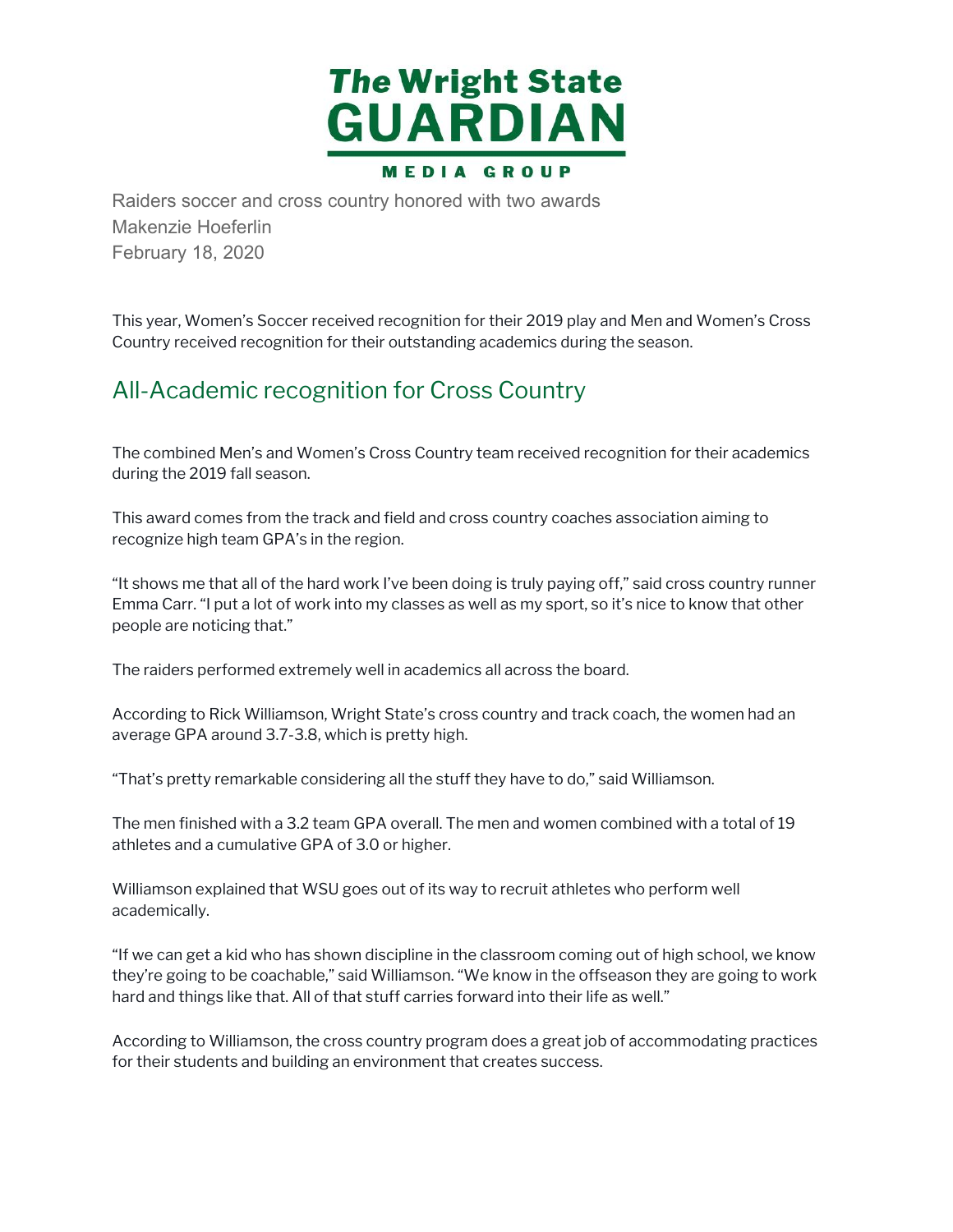

"They do still get stressed, especially during exams, but they're pretty good at balancing those things," said Williamson. "We go out of our way if we know that a kid has a lot of stuff going on or if they have a really heavy week."

 Willimamson reiterated again how phenomenal the athletes were and how skilled they were at balancing their time; one of the key components to do so well.

 "It's just amazing that they are so disciplined; That's the thing they are just so structured with their time," said Williamson. "The thing that we always stress is that it's not like their entire world revolves around academics and athletics, you know, they are involved in other things. They have social lives; It's just they are really good about structuring their time." ey do still<br>gs," said V<br>have a re<br>imamson<br>imamson<br>ncing the<br>just amaz<br>," said Wi<br>und acade They do still get stressed, especially during exams, but they're pretty good at balancing thosen they they to they moved in the things the stressed, especially heavy week."<br>
things," said Williamson relierated again how ph

#### All-Ohio performers

 Members of Wright State's Women's Soccer team were also recognized, this time for their play during the 2019 season.

 "I think for me, this award made me want to work even harder," said Johnson. "It also makes me appreciate my team even more too because without them this award wouldn't have been given to 's just the<br>\ll-Ohic<br>lembers o<br>lembers o<br>uring the 2<br>think for 1<br>ppreciate<br>ne."<br>enior Jord me."

 Senior Jordyne Helinski and Junior Destiny Johnson both received the honor of being named to the All-Ohio Women's NCAA Division I Second Team.

 "Only so many women in NCAA Division I soccer are recognized for their performance and I was super surprised and even happier my teammate and I could have gotten it together," said Helinski. nio Wor<br>so mar<br>surpris<br>ski is gr<br>n.<br>idually

 Helinski is grateful for her teammates and receiving the award was the cherry on top of an amazing season.

 "Individually it meant a lot to me being a senior," said Helinski. "I couldn't thank my teammates and coaches, lifting coaches, administration and family more for helping along the way."

 Helinski is choosing to leave on a positive note. Although she will miss the excitement of competition, she will continue to be the soccer team's number one supporter.

"I'll cheer for them every moment of every game this fall," said Helinski.

 Johnson is looking forward to next season and thinks there is a lot of potential for the team to do well.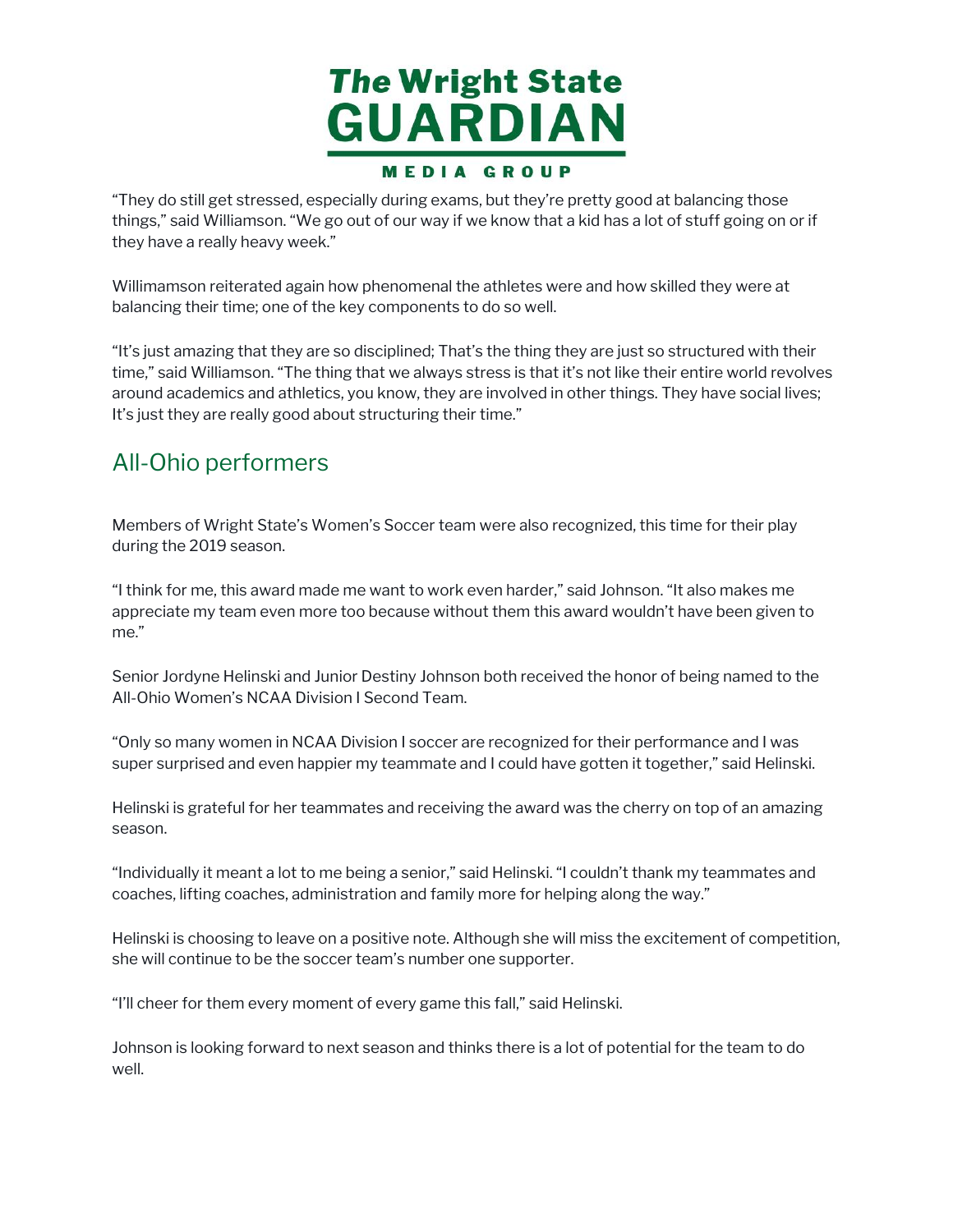

"I feel like we have a lot of work to do to accomplish our goals for the season but I don't have any to work hard because we have to fill the roles of the seniors from last season. I'm excited, I think we can have a great year.""I feel like we have a lot of work to do to accomplish our goals for the season but I don't have any<br>doubts that we can't do it," said Johnson. "Our effort is never questionable. We just are going to h<br>to work hard because doubts that we can't do it," said Johnson. "Our effort is never questionable. We just are going to have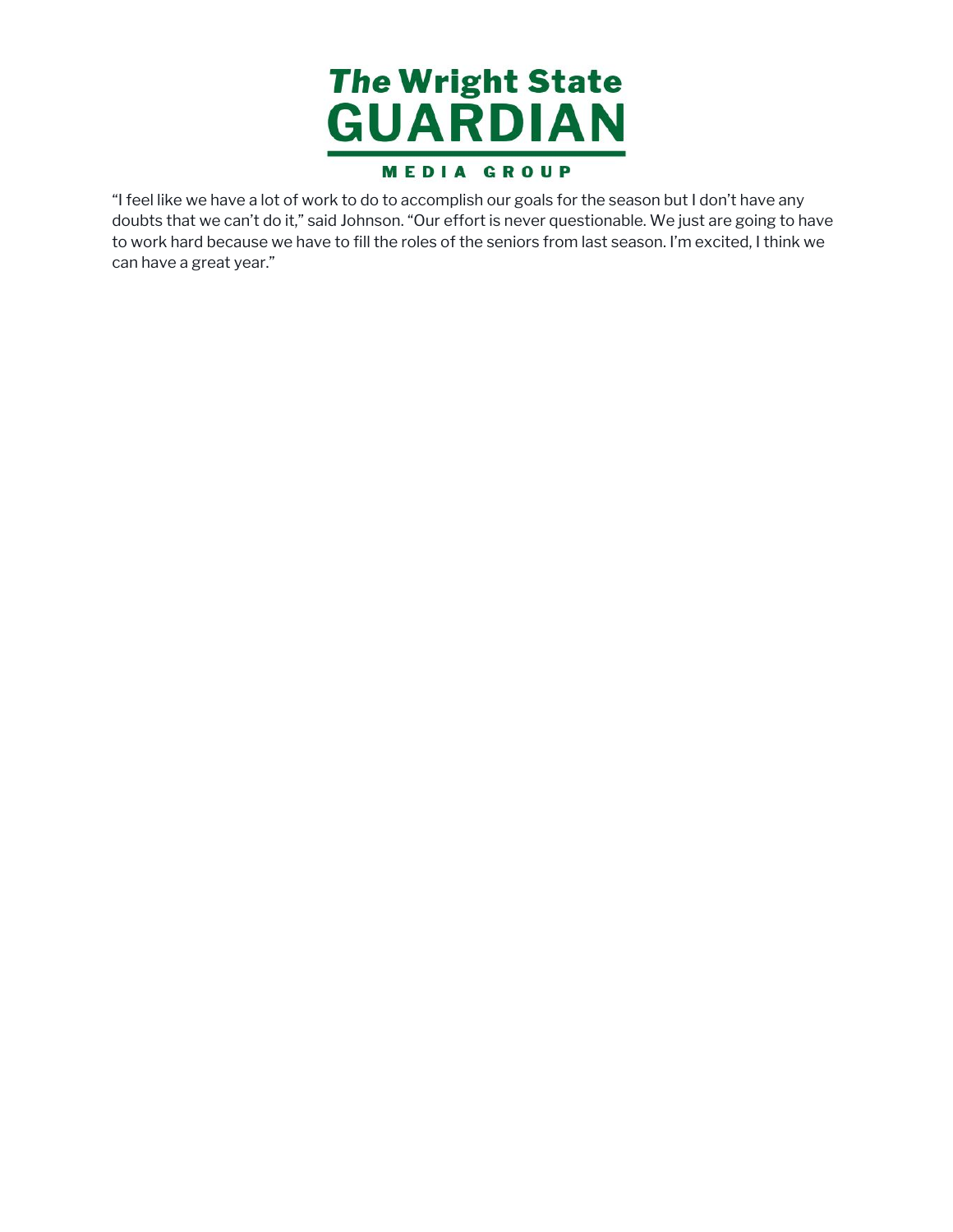

SGA Election Coverage: Potential candidates announced during first week of petitions Makenzie Hoeferlin February 18, 2020

 During the first week of petitions, an Instagram page was launched to announce the potential campaign for Wright State students Samantha Baxter and Jacob Jones in the 2020 Student Government Association (SGA) elections. ing the first week of p<br>mpaign for Wright Stat<br>vernment Association<br>rently, petitions are in<br>first to announce their<br>cording to the newly cr<br>nounced to run togethe<br>ey are the first student<br>amantha Baxt

 Currently, petitions are in progress and candidates cannot campaign. However, Baxter and Jones are the first to announce their work toward campaigning.

 According to the newly created Instagram page, "@baxterjones4wsu," Baxter and Jones have announced to run together; Baxter is running for president while Jones is running for vice president.

They are the first students to announce their candidacy.

#### Samantha Baxter

 Baxter has been a member of SGA for three years, serving as the director of academic affairs for two years.

 Baxter is an English education and political science major with minors in French and sociology. She is also involved in Model United Nations and 4 Paws for Ability.

 "I am excited to be running for student body president and to be able to work for the campus community," said Baxter. "I want to focus on inclusion and creating a positive environment that calls students into leadership and foster a campus culture that welcomes students of all backgrounds. I look forward to being able to engage with all members of the Wright State University from in-coming students to Lake Campus. In the future, I want to focus on the collaborative focus of student government and sponsor and development effect to benefit the entirety of campus." axter has been a member of SGA for three years, serving as the director of<br>ears.<br>
axter is an English education and political science major with minors in Freu<br>
so involved in Model United Nations and 4 Paws for Ability.<br>

 According to the Instagram page, Baxter plans to focus on diversity inclusion within SGA and across campus.

#### Jacob Jones

Jones has been a member of SGA for two years and is currently serving as chief justice of the<br>executive board. executive board.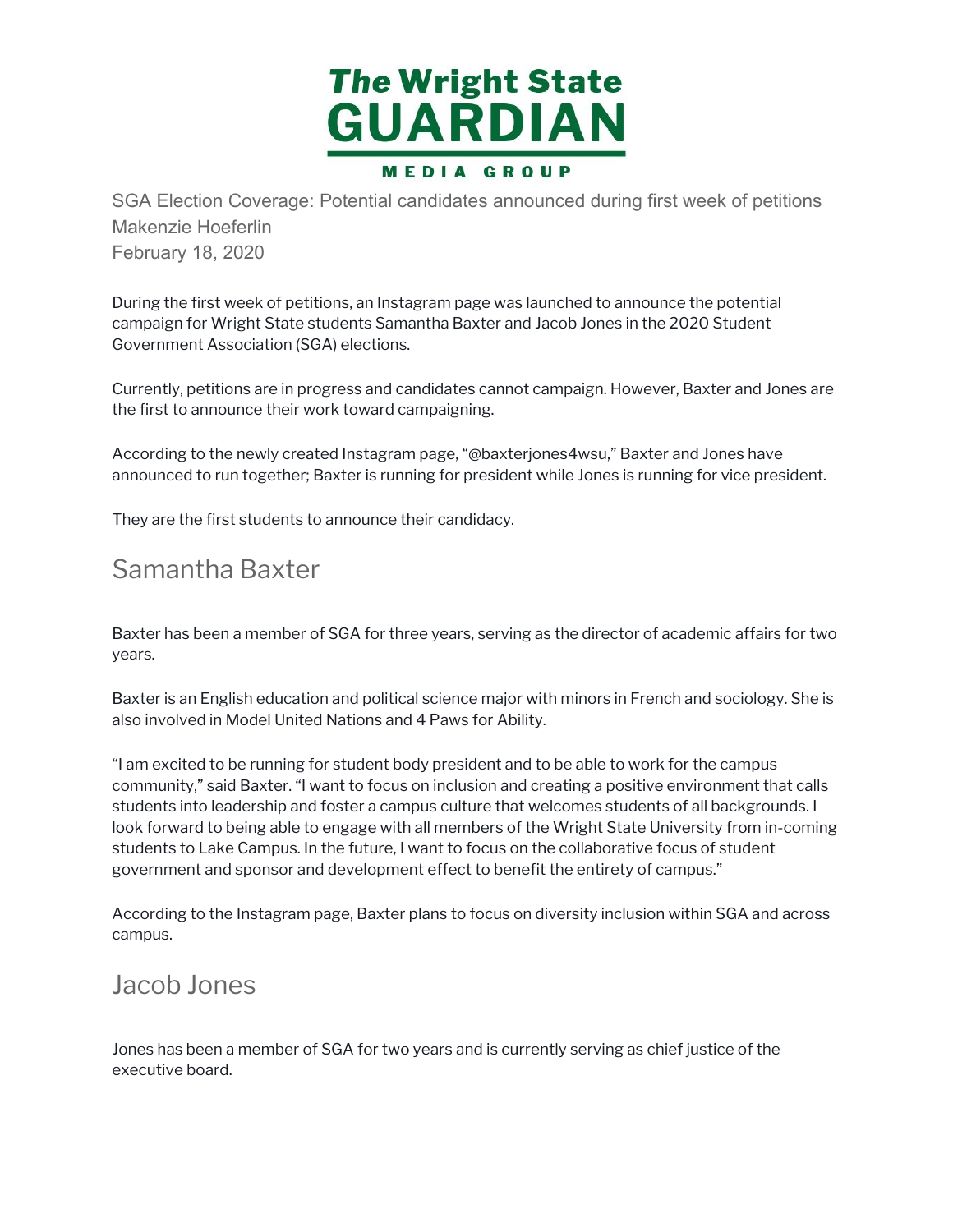

Jones is a business economics major. He is also involved with Sigma Phi Epsilon as the president of Jones is a bus<br>the fraternity.

 "One goal I have, if elected, is to promote collaboration between colleges for the betterment of every student on behalf of Wright State," said Jones. Jones is a business economics major. He is also involved with Sigma Phi Epsilon as the president of<br>the fraternity.<br>"One goal I have, if elected, is to promote collaboration between colleges for the betterment of eve<br>stude

# Election timeline

Petitions for potential candidates opened on Feb. 17 and are open until Feb. 28.

 place from March 9 to 14. ons<br>peti<br>fror<br>e will<br>n, acc Once petitions are complete, those that gain enough signatures will begin campaigning. This will take

 There will be a Meet the Candidate's event on March 9 at 4 p.m. in the lower atrium of the Student Union, according to the SGA website.

The public will also be able to see the candidates debate on March 12 in the Apollo Room.

 Elections will be from March 14 at noon until March 19 at 5 p.m. in which students will be able to place their vote on WingsExpress.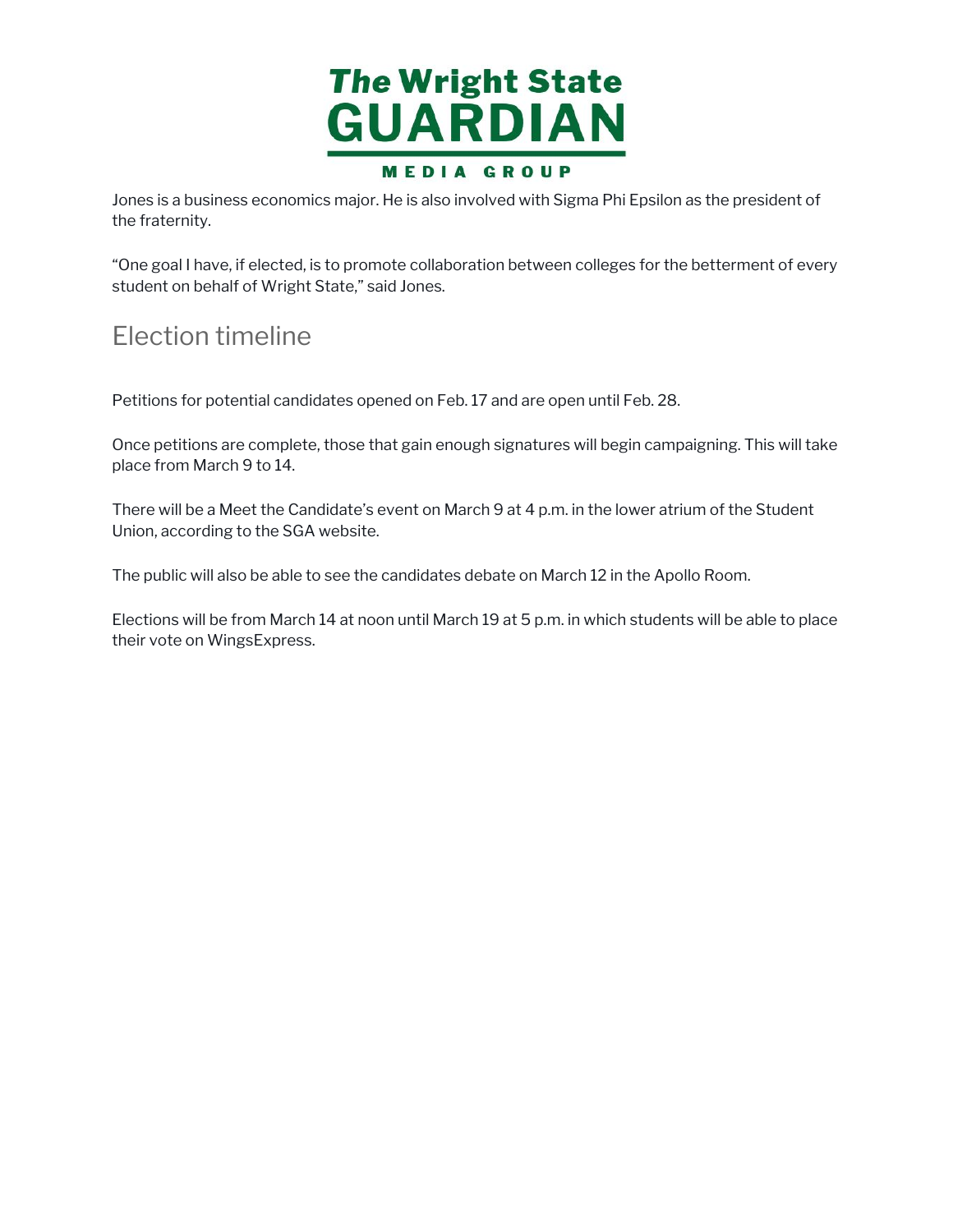

What's up with all the laptop stickers?<br>Alexis Wisler<br>February 19, 2020<br>Teoruary 19, 2020<br>A new trend is emerging with students: lapt<br>becomes clear that students use laptop stic<br>But what do these stickers actually mean to<br> Alexis Wisler February 19, 2020

 A new trend is emerging with students: laptop stickers. Take a look around Wright State and it becomes clear that students use laptop stickers to express themselves.

 But what do these stickers actually mean to students? 10 students explain why they chose their stickers and what they mean to them.

#### **Disney**

 "I have a lot of Disney stickers because I'm obsessed and my family goes there a lot. I also have some Supernatural stickers because it's my favorite show. One of my stickers is of my friend David Bays. He makes music so I have his sticker to support him," said junior acting major Hailey Marshall.

#### **Sentimental**

 "My brother gave me all my stickers. They remind me of him and I just think that they are cute," said Lauren Jones, a sophomore nursing major.

#### Lizards, traveling and politics

 "A couple of my stickers are of lizards because I have a lizard. I also have some from the places that I've been to. Also, some are political because I really like politics," said Erica Jones, junior social work major.

#### Beaches

 "My friend and I bought [around] 150 stickers and just split them up. Mine have a beach vibe; it spoke to me because I miss the summer," said Fatema Ahmed, junior applied mathematics major.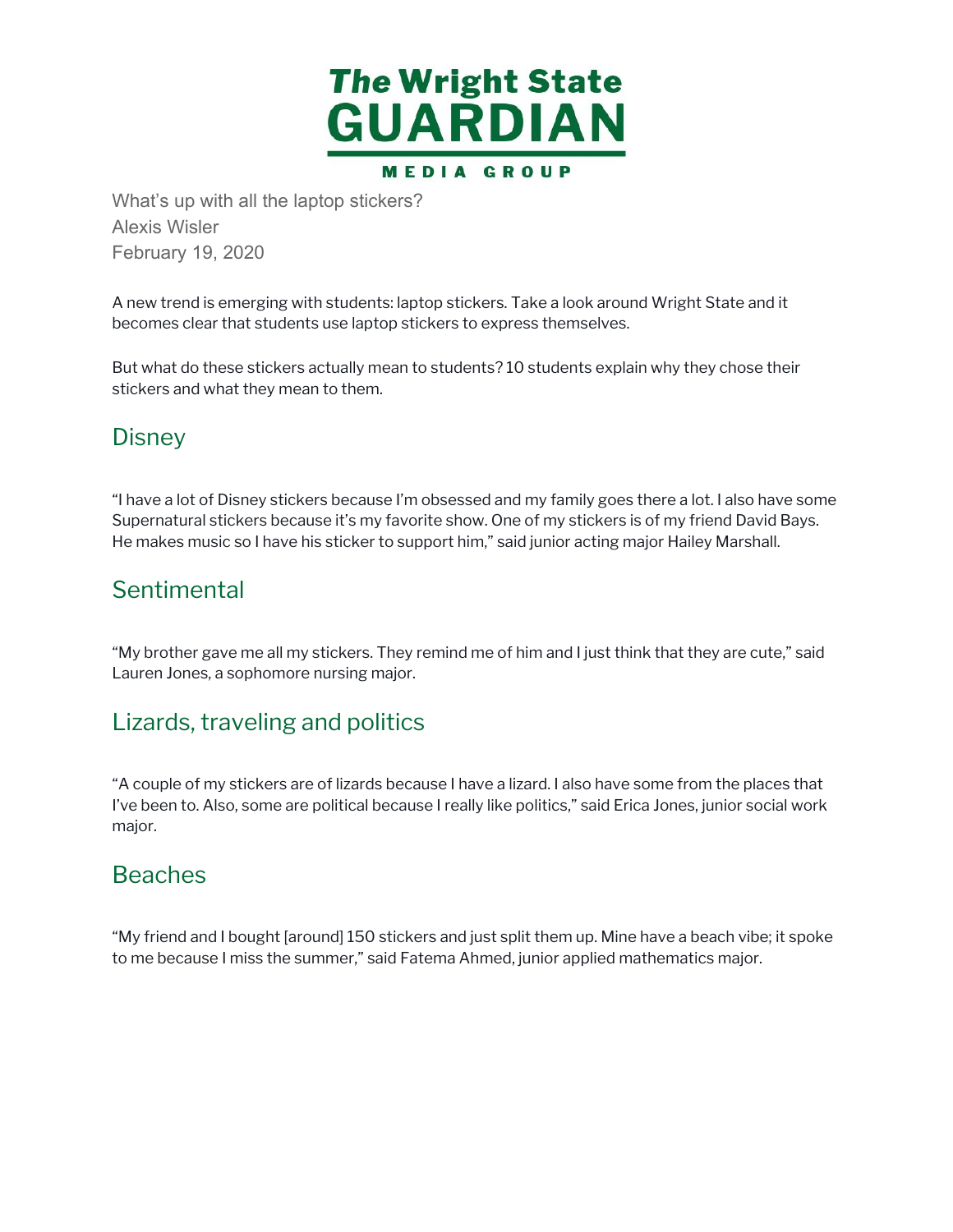

#### **Hometown feels**

 "I have a couple of French stickers because I'm a French major. One says 'Meuf' which is slang for 'the girls' and another is 'l'importe quoi' which is used when someone says something that isn't really important. I also have the Front Bottoms because they are my favorite band [as well as] a Harry Styles quote. I'm from Cincinnati so I have the Cincinnati skyline," said Kearstyn Bowen, junior french have a cc<br>irls' and al<br>mportant.<br>tyles quot<br>najor.<br>.<br>have an 'l<br>eachers. I Hometown feels<br>
"I have a couple of Frencl<br>
girls' and another is Timp<br>
important. I also have the<br>
Styles quote. I'm from Cir<br>
major.<br>
E<br>
"I have an 'E' because my<br>
teachers. I also have one<br>
Kumbusky, sophomore e<br>
Keepin major.

#### E

 "I have an 'E' because my name starts with an 'E'. Also, I'm an education major so I have a quote about teachers. I also have one that my friend gave me, it's a saying that she uses all the time," said Elly Kumbusky, sophomore early childhood education major.

# Kumbusky, sophomore ea<br>Keeping a theme

 "My favorite TV show is Friends so I have a Friends sticker. My favorite color is yellow so I tried to do a yellow theme," said Katie Peter, freshman early childhood education major.

#### The Bowie and art

 "I have one of David Bowie because he is one of my favorite singers. There is a quote that I think is funny. I went to Amsterdam and there was an artist that I really liked and [the pink one] looks sort of similar to their artwork," said Savannah Short, undeclared sophomore. My favc<br>yellow<br>The B<br>I have o<br>unny. I v<br>imilar tc<br>WSU

#### WSU Pride

 "Someone was giving out these for free on campus one day and I thought that they would look nice on my laptop, especially because the back is all scratched up so they cover that up," said Shebie Rose, sophomore math education major.

#### Fandom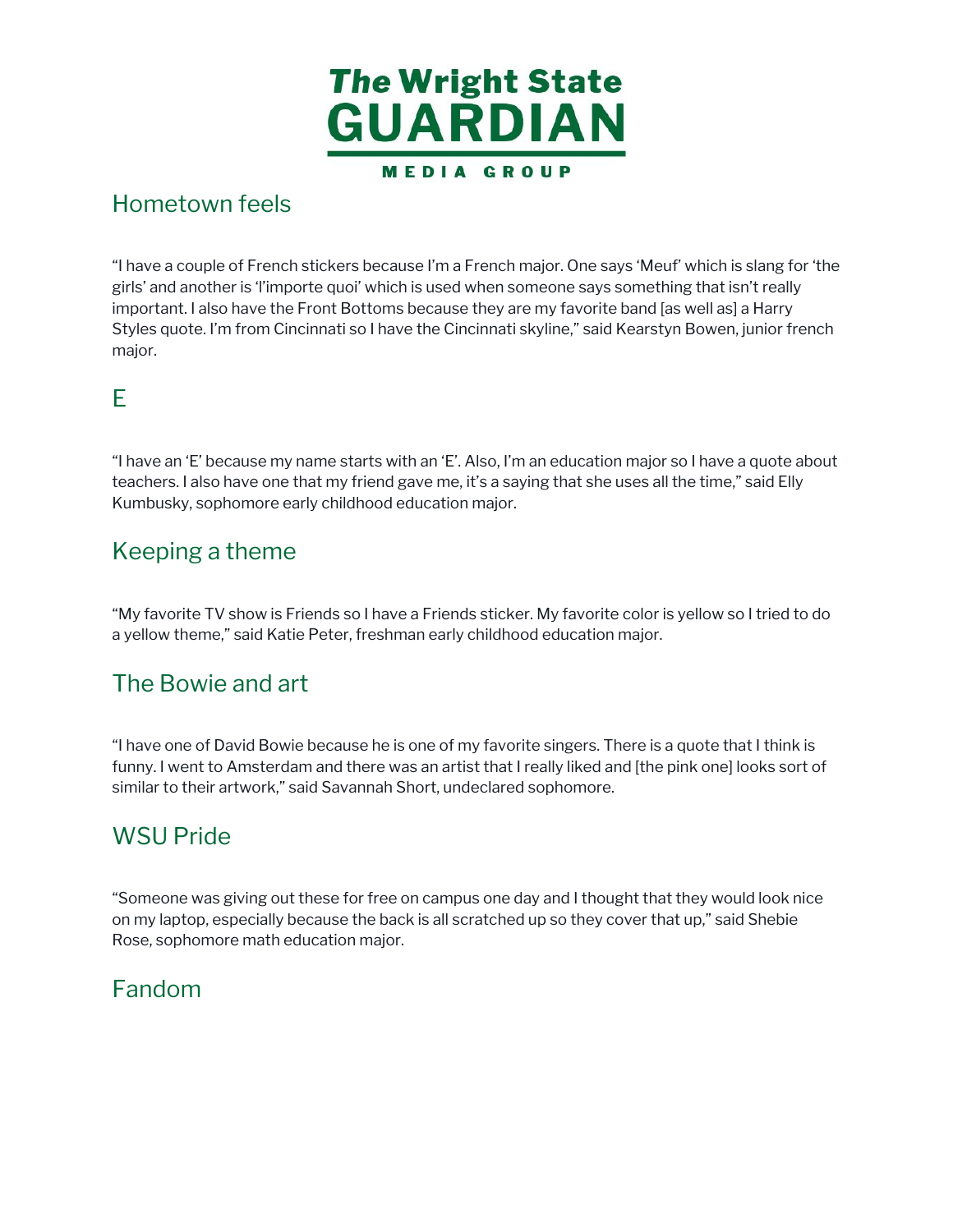

"The impeachment one is pretty obvious and so is the equality one. I have a lot of fandom stickers why I have a sticker of him," said Angie Wallace, senior psychology major. "The impeachment one is pretty obvious and so is the equality one. I have a lot of fandom stickers<br>from the Umbrella Academy and one of Iron Man. Freddie Mercury is a pretty big inspiration so tha<br>why I have a sticker of h from the Umbrella Academy and one of Iron Man. Freddie Mercury is a pretty big inspiration so that is

 Look out for laptop stickers on campus. They are everywhere from classrooms to the library to The Hanger.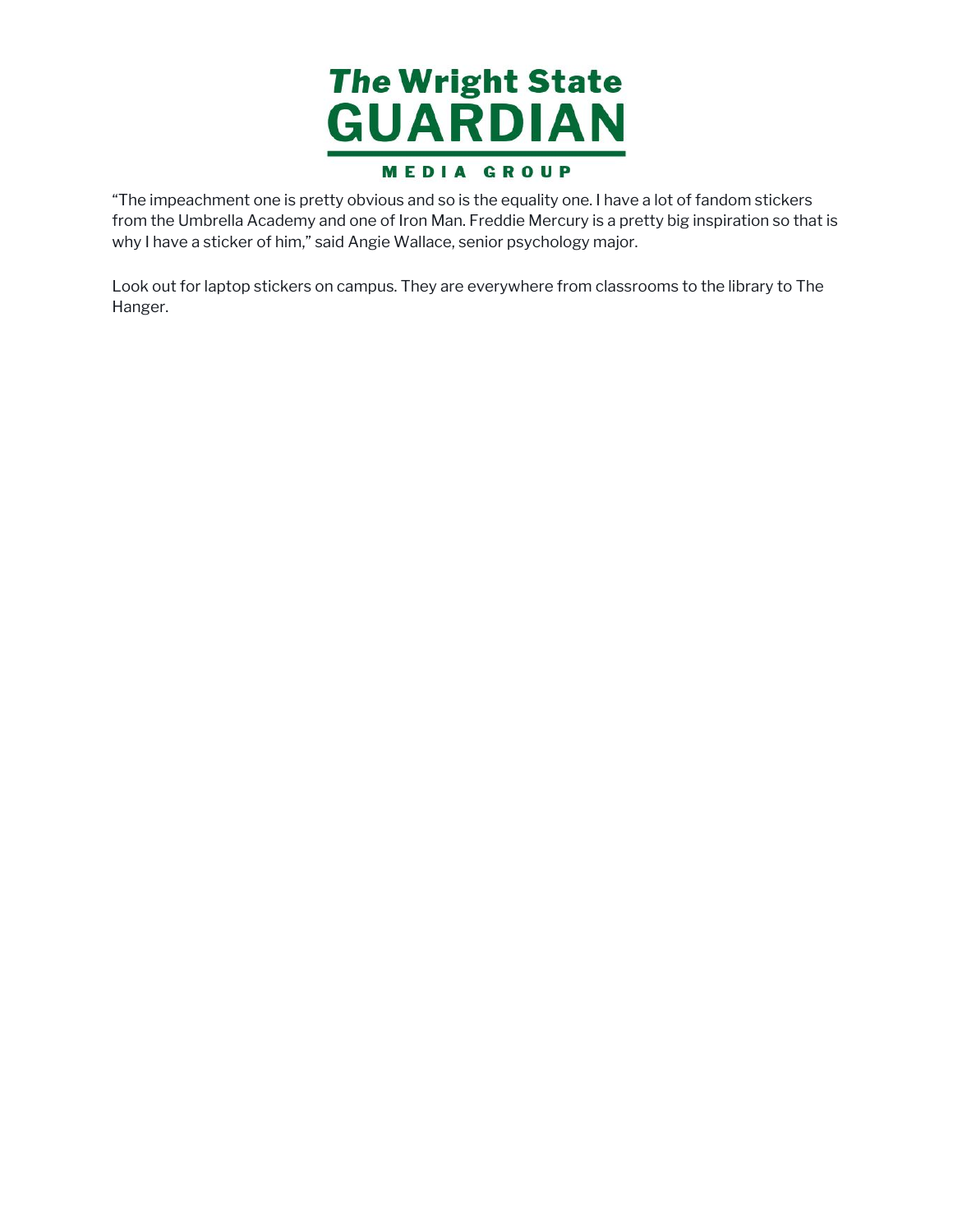

Campus crime notes for week of Feb 10<br>Alexis Wisler<br>February 19, 2020<br>Theft and fire were reported on Wright State's<br>Fire<br>On Feb. 8, an active fire was reported and exti<br>non-criminal.<br>Theft<br>On Feb. 12, theft was reported f Alexis Wisler February 19, 2020

Theft and fire were reported on Wright State's campus in the past week.

#### Fire

 On Feb. 8, an active fire was reported and extinguished at the Nutter Center. It was determined to be non-criminal.

#### Theft

On Feb. 12, theft was reported from Allyn Hall.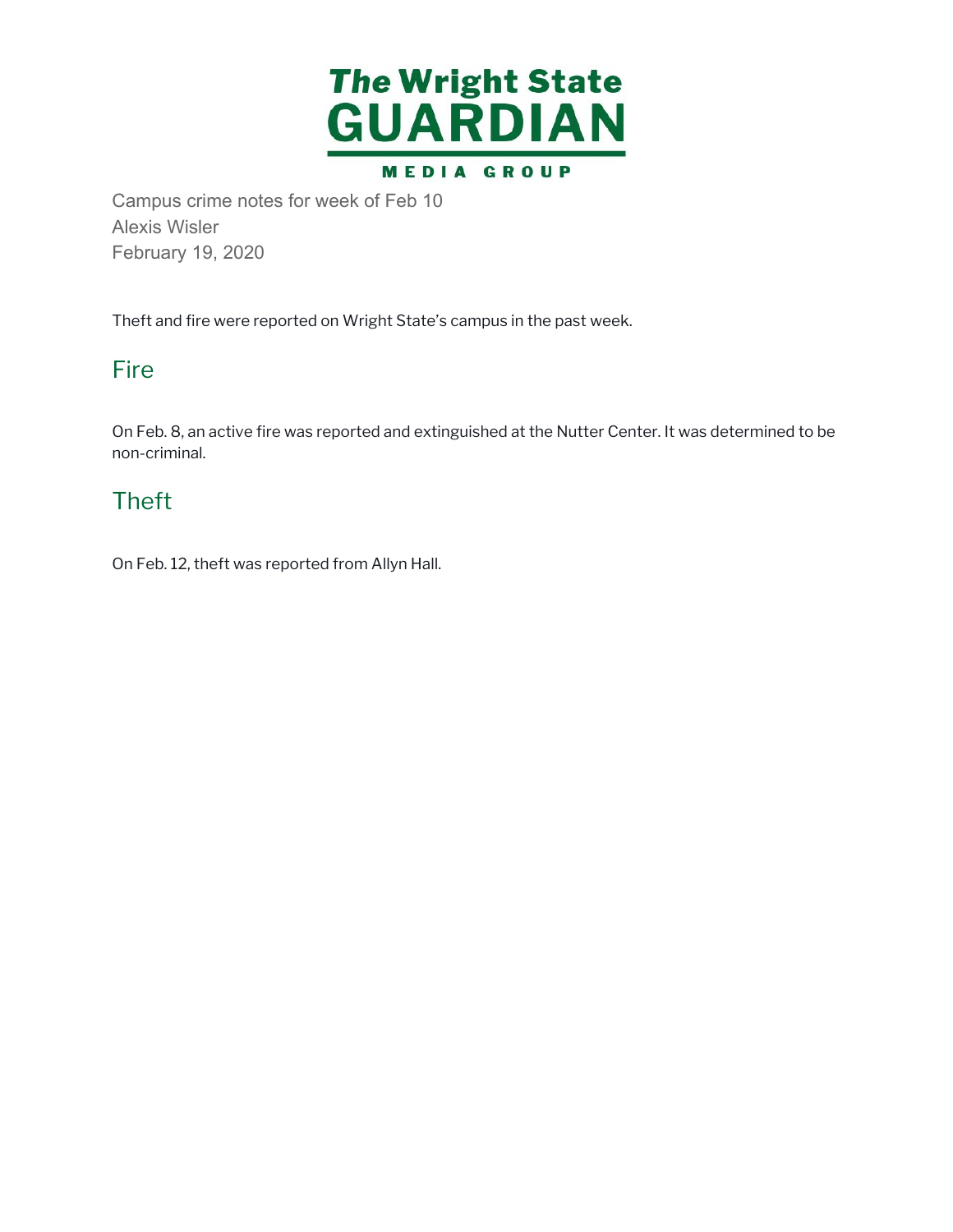

Shaddia Qasem February 19, 2020

 At the 27th Annual Dayton Model UN Conference (DAYMUNC) eight Wright State students won top honors for Outstanding Delegates.

 DAYMUNC was held on Feb. 7-8, hosting a number of different regional university teams. Students represented different countries in several simulated committees of the United Nations. the 27th Annual<br>nors for Outstan<br>YMUNC was he<br>presented differe<br>earn WinS<br>abel Pappaterra,<br>mmission (PBC)

## Team wins big

 Isabel Pappaterra, senior, was awarded an Honorable Mention certificate as Mexico in Peace Building Commission (PBC).

 "Receiving Honorable Mention was a privilege and helped affirm all of the hard work I had done over the last two months," said Pappaterra. "Representing a state that doesn't have a lot of policy on a specific subject can be difficult, which is why it's important to look at the policy they do have with different perspectives. I loved collaborating with other students and essentially solving the world's problems in the span of a conference. The need for world leaders to come together and work toward solutions to global issues is more important now than ever." Wright State Model UN wins big at Dayton conference<br>Shaddia Qasem<br>February 19, 2020<br>At the 27th Annual Dayton Model UN Conference (DAYMUNC,<br>Pebruary 19, 2020<br>At the 27th Annual Dayton Model UN Conference (DAYMUNC)<br>honors f

 Pappaterra is a major in rehabilitation services with two minors in Spanish and deaf studies. She is also working toward a certificate in geographic information systems.

Daniel Bowman, four-year member of Model UN, won as Russia in General Assembly (GA).

Bowman is a senior majoring in international studies with a focus on diplomacy and peace.

This was his first win since joining, according to Bowman, he is proud.

 "To win in [GA] was my personal highlight to date. The Russian Federation is not an easy nation to represent, half of the delegates are trained not to speak or work with you. For two days I competed and was my best self, never tiring, never stopping. The conference was amazing and was one of my favorite moments [in] my life," said Bowman.

 Leah Dryden, senior in political science, won Outstanding Paper and Honorable Mention Plaque for her role as United States in Security Council.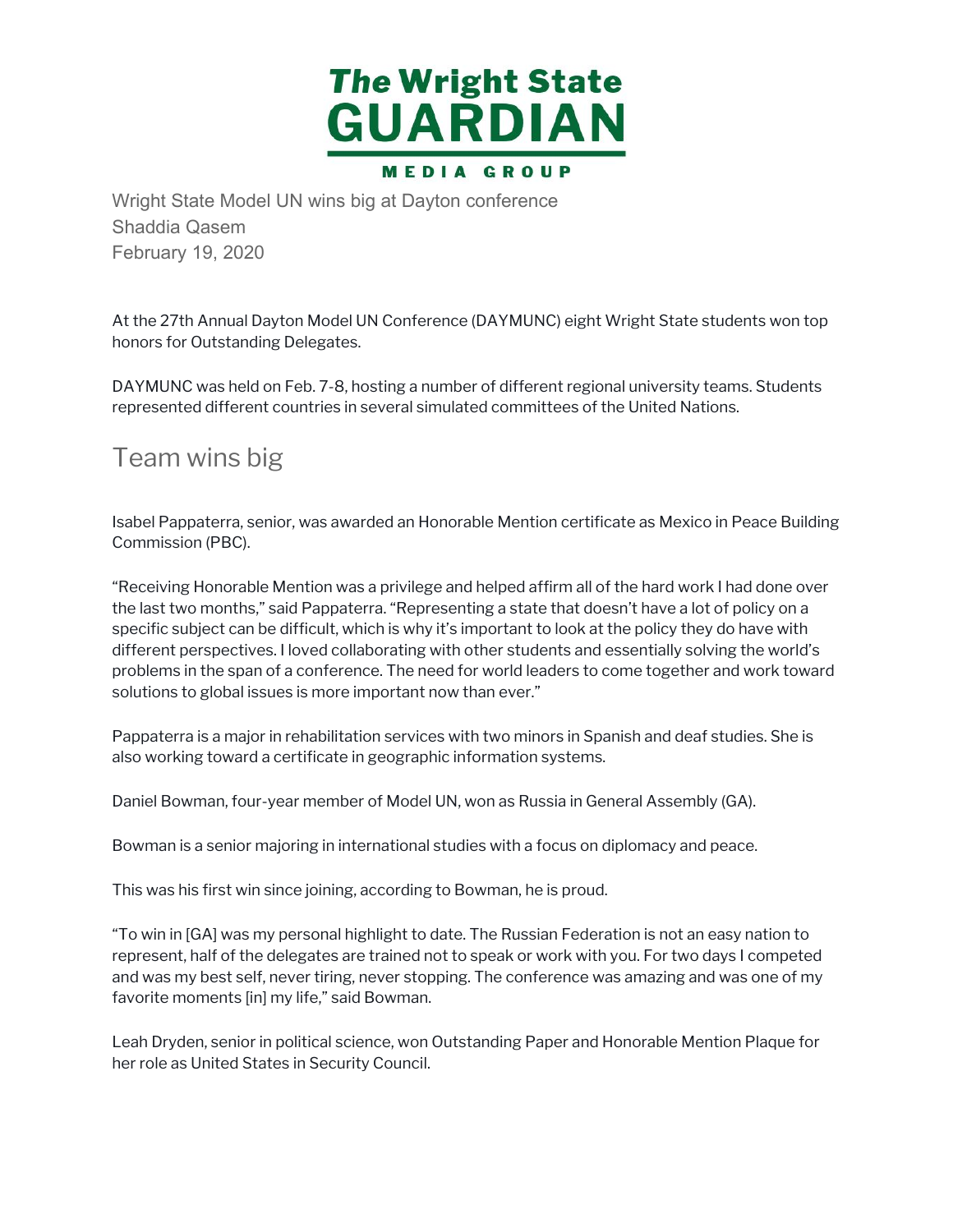

"The issue we had to solve was a crisis between the United States and Iran. This could be very stressful at times and empowered me to become a leader in committee and be more assertive when I was brought up. Overall, this conference tested me as a delegate and I'm very thankful for the skills I took away from it," said Dryden.

 This is her second year in Model UN and fourth time at a conference, Dryden usually worked on humanitarian committees.

 "My favorite part about Model UN [is] the knowledge I've gained, and the community we have built as a team. I've been able to represent different countries on a wide range of different topics and committees and this has furthered my knowledge a great deal. I'm very blessed to have the friendships Model UN has given me," said Dryden.

#### 'Model UN is teaching young leaders how to respect each other's differences'

Members also had the opportunity to work with high school students.

 "They were all so excited, willing to participate and receptive to the advice the college students would give them; it was such a pleasure having them! I was extremely proud of my student, she accomplished so much in a day and a half and I'm excited to see what she does in the future. Model UN is teaching young leaders how to respect each other's differences, but still cooperate in resolving pressing world matters," said Pappaterra. The issue we had to solve was a crisis between the United States and Iran. This could be very<br>threse we had to solve was a crisis between the United States and Iran. This could be very<br>look away from it," said Dryden.<br>Use

 According to Bowman, the experience through Model UN helped in building skills in leadership and befriending people from Ecuador, Russia, Belgium, Serbia and Nigeria.

 "The world may be big, but it's also small. Even though we are all different, from different nations and have different languages, we are all human in the end," said Bowman.

#### Other students' accomplishments included:

- Gloria Pappaterra, who won as Iran in PBC
- Maribel Santoyo Ariza, who won Honorable Mention Plaque as Brazil in GA
- B Lenz, who won Honorable Mention Plaque as Egypt in PBC

 Honorable Mention certificates were awarded to Connor Morrow as Saudi Arabia in GA and Amani Wilson as Russia in PBC.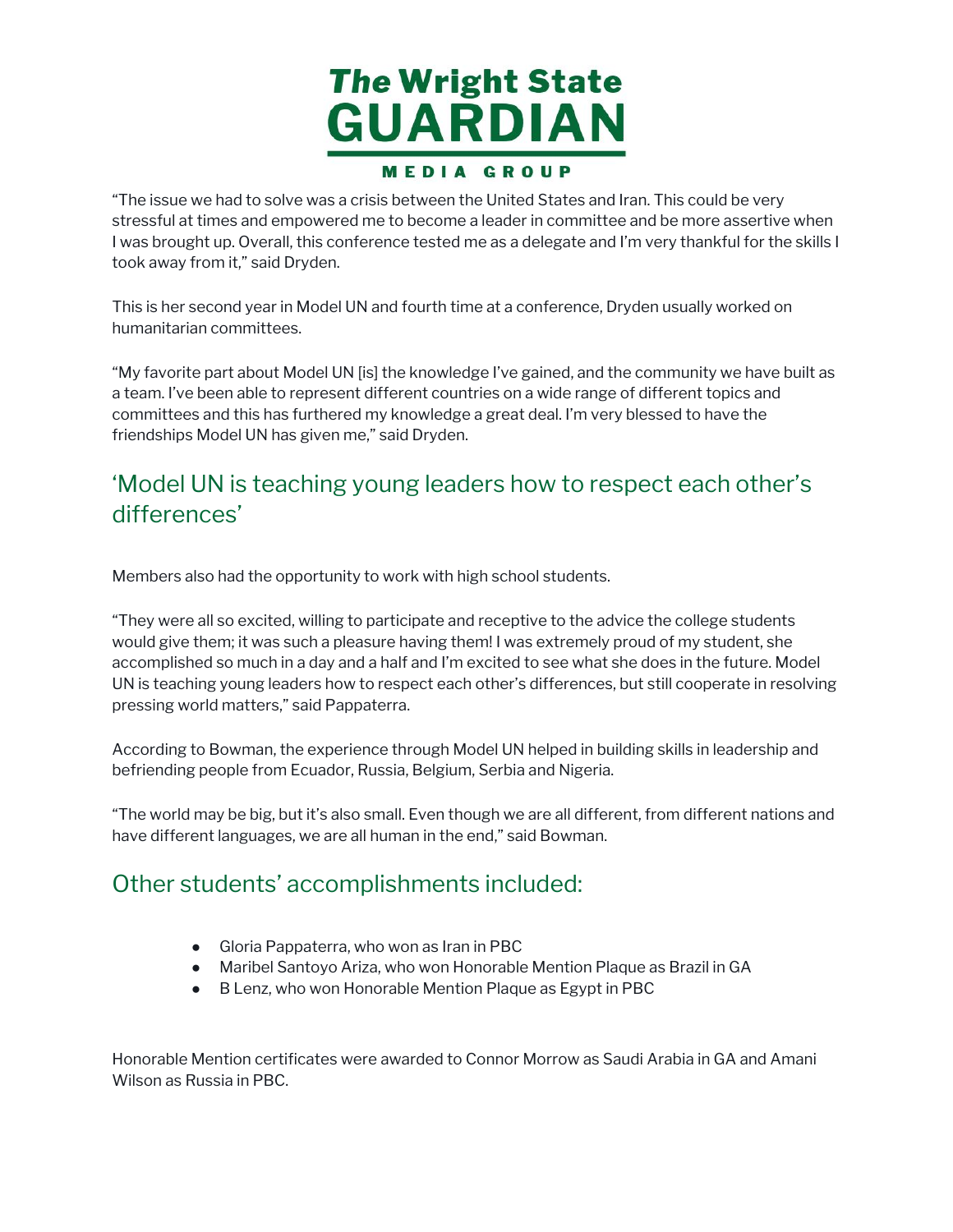

Dayton's Not Dead: Gem City SoberBar<br>Marissa Couch<br>February 20, 2020<br>Gem City SoberBar started as a vision of a cor<br>Domke's plans have come to fruition as the bu<br>Domke is the CEO and sole proprietor of Gem<br>Making a debut<br>" Marissa Couch February 20, 2020

 Gem City SoberBar started as a vision of a community center from Kristen Domke. Two years later, Domke's plans have come to fruition as the business plans for upcoming events.

Domke is the CEO and sole proprietor of Gem City SoberBar, LLC.

# Making a debut ke's pla<br>ke is th<br>**king**<br>ton is n<br>City Sc

"Dayton is missing mocktails. We need to start moving forward in that direction," said Domke.

 Gem City SoberBar held its grand opening event in November. Over 100 people came out to show support, blowing Domke away.

 supporters came out. blowing |<br>anization<br>ers came The organization was able to ring in the new year with LORE Storytelling, where even more

 "We reach out to different places that we think we could help and they could help us in return. We're "We reach out to different places that we<br>all about win-win situations," said Domke.

 LORE Storytelling offers classes and consulting for businesses to tell their own story. They are located at 116 W. Fifth St., Dayton, Ohio. LORE Storytelling offers classes and consulting for businesses to tell their own story. They are<br>located at 116 W. Fifth St., Dayton, Ohio.<br>Gem City SoberBar is looking to book many different types of events. They recently

shower and have many different plans for future events.

"We're always looking for partners and ways to connect," said Domke.

#### The background

When inspiration struck, Domke hadn't originally planned for a sober bar.

 UpDayton Project Incubator is a project in which local entrepreneurs can present their ideas of bettering the community. Applicants get the opportunity to pitch their ideas for future support, according to the UpDayton webpage.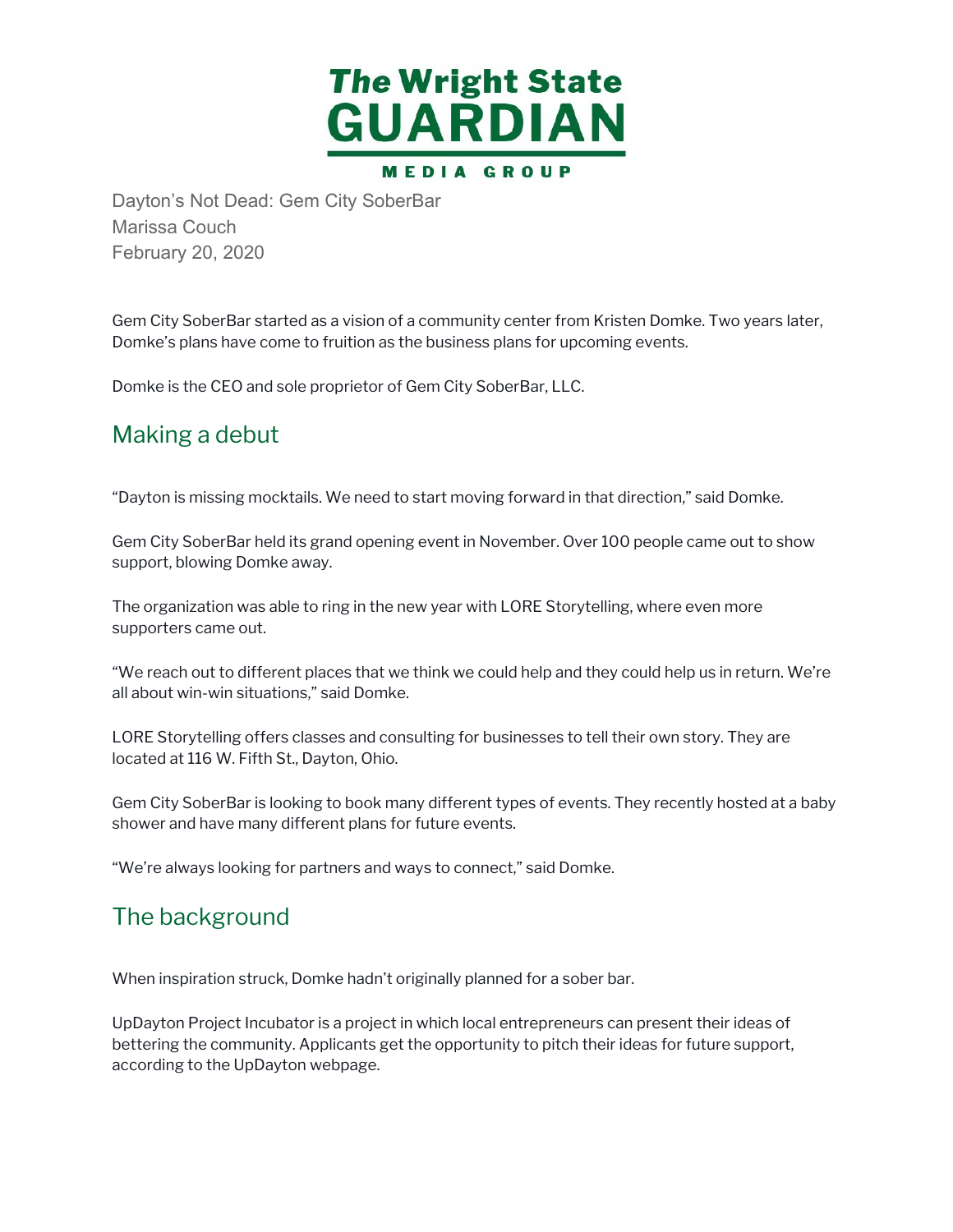

"I started something because I wanted a place to go. There's nowhere to go besides coffee shops and nightclubs and I want that happy medium," said Domke.

 Domke celebrates a year and five months of sobriety by working diligently to get the name Gem City SoberBar out into the Dayton community. started sc<br>nd nightclu<br>omke cele<br>oberBar ou<br>never tho<br>ealthy con<br>rian Petro<br>oberBar's

 "I never thought people would be interested in this. It's not just for those in sobriety, it's for the healthy conscious, and anyone else, really," said Domke.

 Brian Petro of Smart Guy in a Tie Cocktails has been part of the movement since Gem City SoberBar's opening.

 "Working with Gem City SoberBar and Kristen has been a delightful experience. Non-alcoholic drinks, mocktails, have been a growing trend around the country for a while, and it is nice to see it in Dayton," said Petro. "There are so many people looking for an alternative to cocktails at the moment that SoberBar drinks can be a great alternative to a night out. Or an option at an event for people that do not want to drink." "Working with Gen<br>mocktails, have be<br>said Petro. "There a<br>SoberBar drinks ca<br>not want to drink."<br>FOCUS grOUP "I started something because I wanted a place to go. There's nowhere to go besides coffee shops<br>and nightclubs and I want that happy medium," said Domke.<br>SoberBar out into the Dayton community.<br>Some Referause a year and fi

 Gem City SoberBar has plans to ask questions about what the consumer would like when it comes to the environment as well as preferred mocktails.

 "Atmosphere and community through connection is it, we're trying to make that. We want to cater it through the people," said Domke.

 Those interested can email [gemcitysoberbar@yahoo.com](mailto:gemcitysoberbar@yahoo.com) to inquire about taking part in the focus group.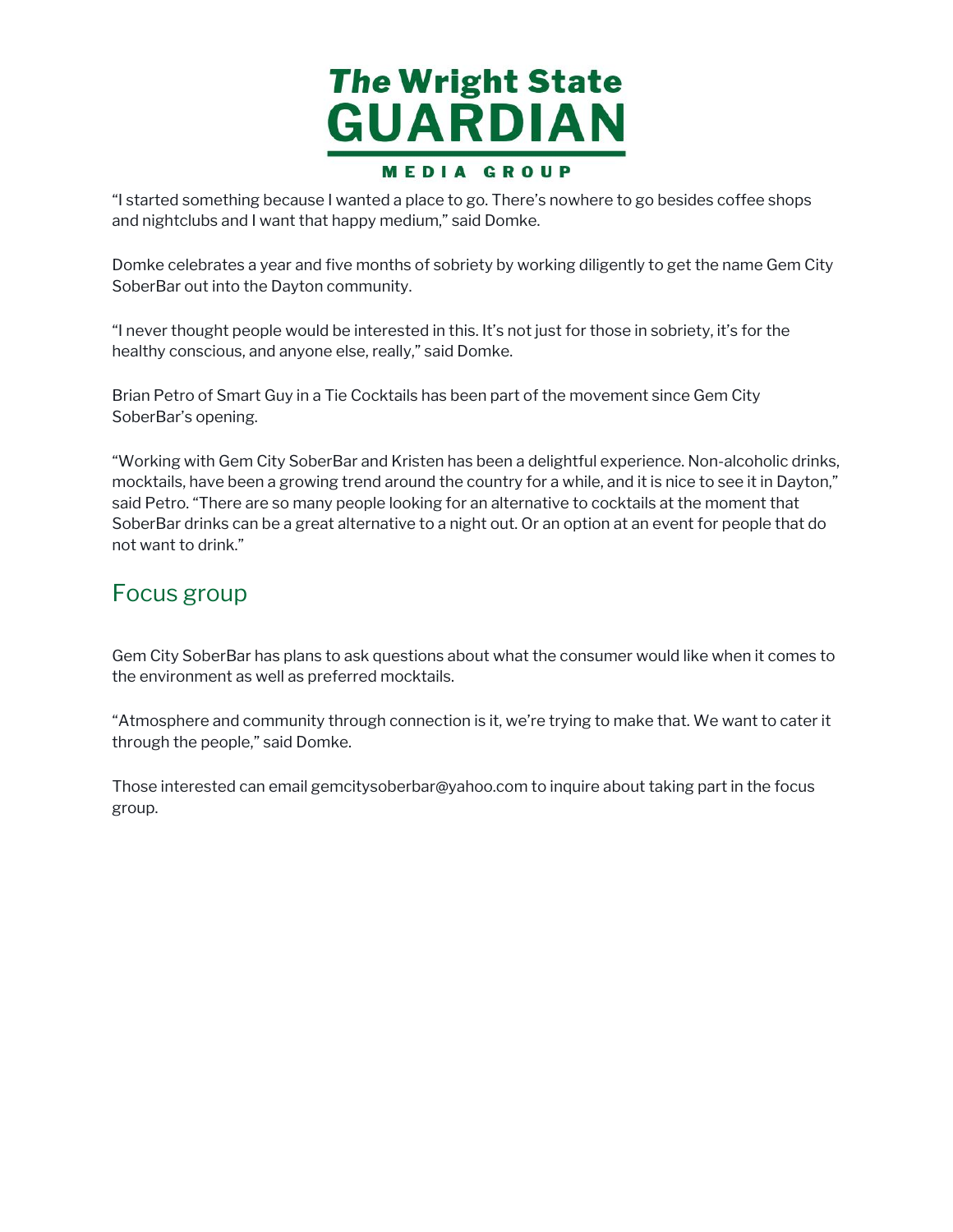

Shaddia Qasem February 20, 2020

 Wright State is home to an abundance of students with different backgrounds and stories to tell. Jonathan Ciero, material science, and engineering major has ambitious plans for the future.

 Growing up in a military family, Ciero was born in England, living there for a total of nine years, and later completed high school in Germany. Throughout his life, Ciero has traveled to Ireland, England, France, Belgium, Netherlands, Luxemburg, Germany, Italy, Switzerland, Austria, Chech Republic, ht St<br>than<br>ving u<br>comp Wright through my eyes: Jonathan Ciero<br>Shaddia Qasem<br>February 20, 2020<br>Wright State is home to an abundance of stud<br>Jonathan Ciero, material science, and engineer<br>Growing up in a military family, Ciero was born<br>Itare compl Poland, Croatia, Greece, Turkey, Mexico, Canada and portions of Spain.

 With plans to do a master's program in aeronautics in aerospace, Ciero's dream job is to work with an ce, Bel<br>nd, Cro<br>plans<br>space aerospace company.

 "If I can say that I've helped design the rocket ship that's taking people beyond Mars, that would be awesome. I've always enjoyed the thought of working for NASA. The thought of what some companies are doing today with SpaceX is crazy," said Ciero.

#### Campus involvement

 Ciero is a learning assistant in physics, the engineering and computer science senator for Student Government Association (SGA), on the Dean's Student Advisory Board and part of the club bowling team that is ranked 12th in the nation.

As one of his most enjoyed pastimes, bowling was a big part of why Ciero chose to attend WSU.

 "I knew when I was going through my college search that I wanted to bowl for whatever university I went to. I bowled in Cleveland and the coaches from the WSU team were there. I met them and came to visit the campus and loved the area. I couldn't say no to WSU, I absolutely love it here."

 As a percussionist through middle school and high school, Ciero had the opportunity to play with a high school band in Disneyland Paris.

 "I've lived over half my life in [other countries]; it gives me a lot of awesome experiences and gives me a unique background."

 In his spare time, Ciero enjoys watching Netflix, playing games on Xbox, watching videos about space on YouTube and playing board games with his family.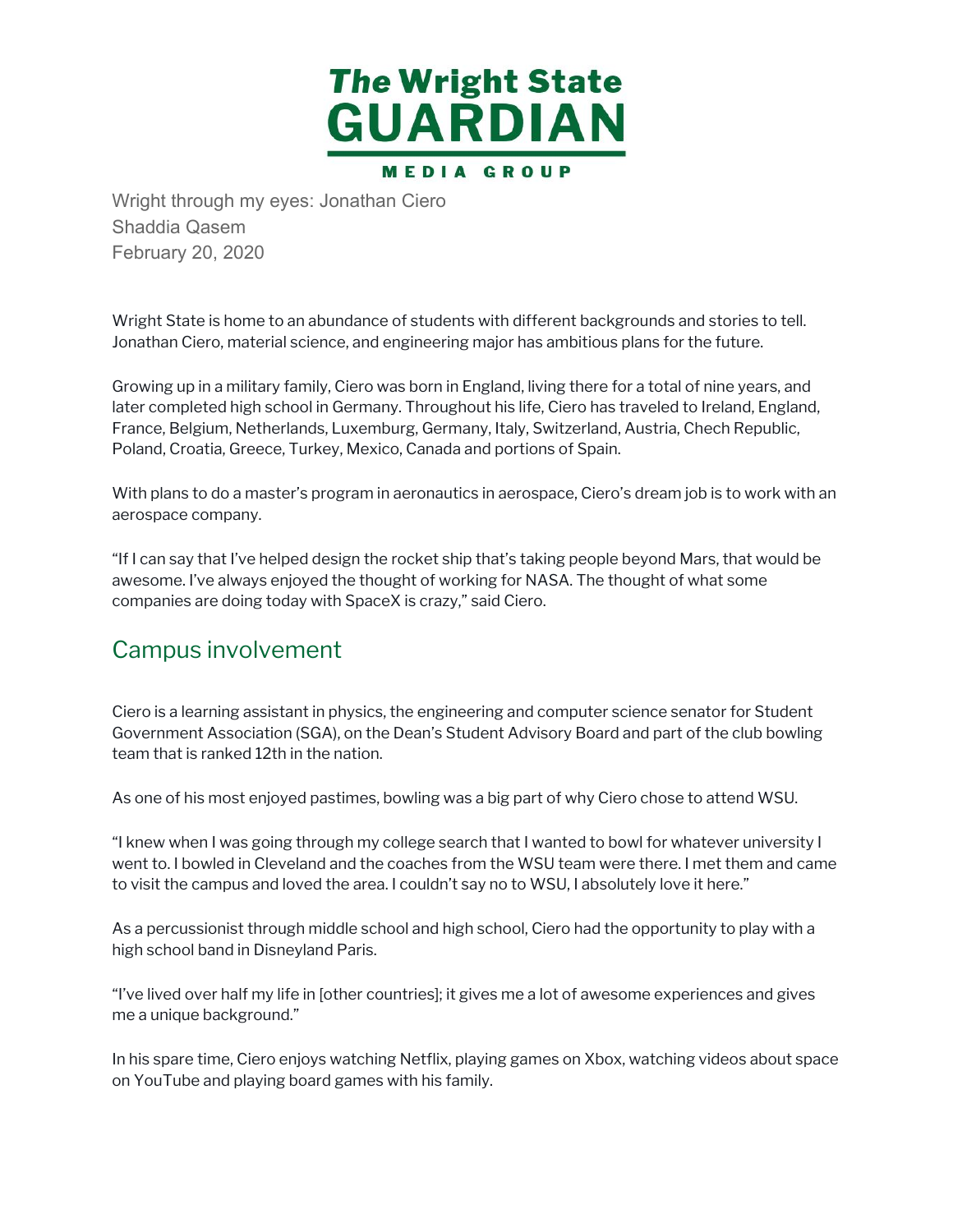

"I got my family into euchre. I learned [it] here and the first summer I went back and saw my parents, I showed it to them. They play it all the time. We love escape rooms [as well]; that's something we do as a family all the time and we love it." got my fami<br>nowed it to tl<br>s a family all<br>**Humble**,<br>iving most of<br>labama, Nori

#### 'Humble, credible, approachable'

 Living most of his life overseas, Ciero has also lived in several states, including Texas, Kansas, Alabama, North Carolina and Boston and hopes to one day visit Colorado.

 "The Western half of the world has escaped me; that's definitely my goal is to get out there. My goal is to be on every continent."

 Throughout all the places he has been, Ciero has enjoyed living in England the most. From theater to castles to the White Cliffs of Dover, the English culture is an exceptional one.

Striving to be the best person he can be, Ciero takes inspiration from his father.

 "My dad has always instilled in me three different values: humble, credible, approachable. That's something that I always try to live for. Being someone that people aren't afraid to come up to and talk or ask questions is something I carry around everywhere I go.""I got my family into euchre. I learned [it] here and the first summer I went back and saw my parents, Ishowed it to them. They play it all the time. We love escape rooms [as well]; that's something we do<br>showed it to them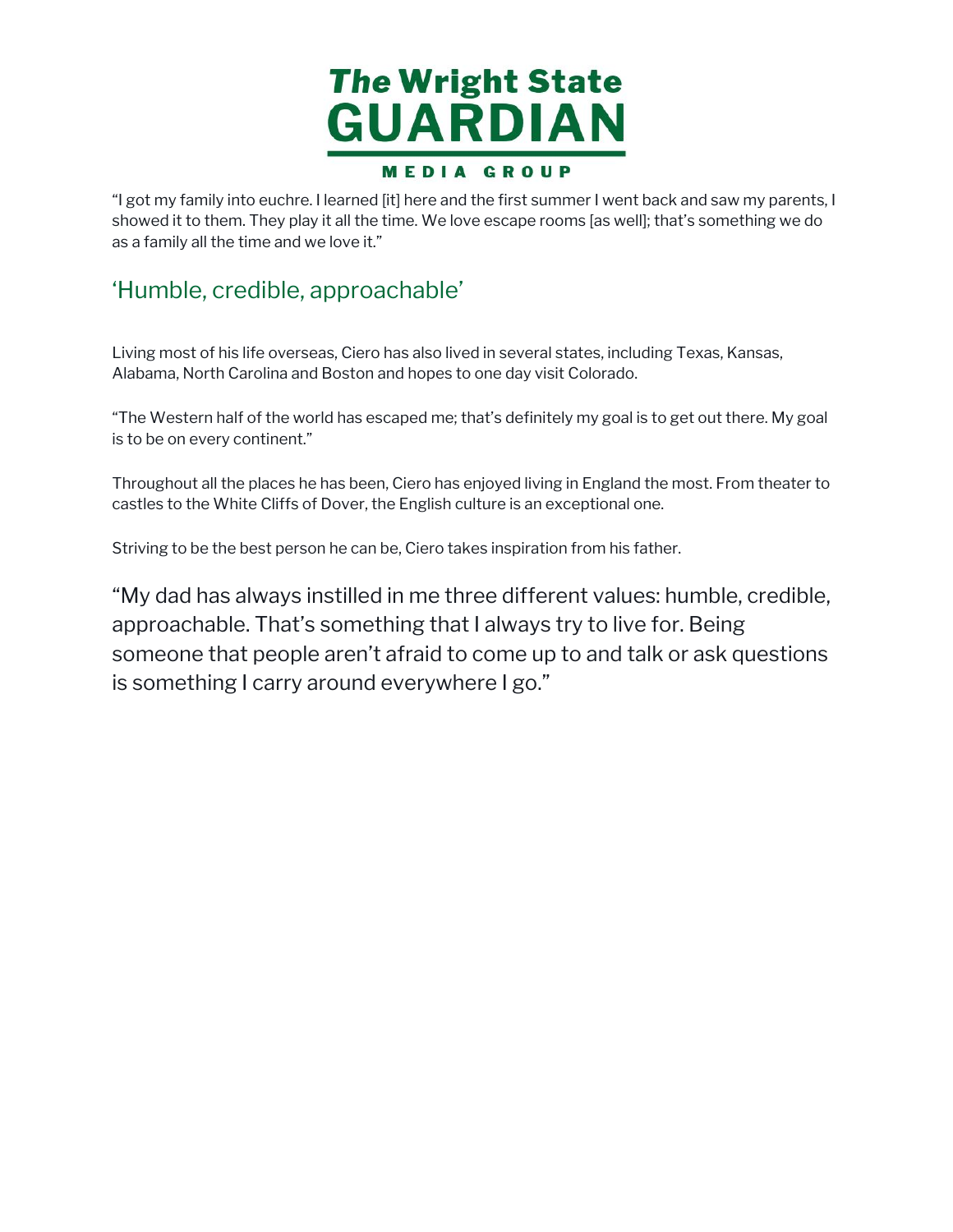

Alexis Wisler February 20, 2020

 Retain the Nine is currently working on projects both off and on campus to boost retention rates and to help students succeed.

 Retain the Nine is a collaboration between Student Government Association (SGA) and Black Men on the Move and is working closely with Wright State University President Sue Edwards on several etain the Nine is c<br>help students su<br>etain the Nine is a<br>e Move and is wo<br>tiatives.<br>letain the Nine's c<br>derrepresented<br>ofessional life," s<br>lentOrShip p initiatives.

 "Retain the Nine's overall mission, to me, is to provide resources and opportunities to underrepresented minorities for the betterment, growth, and success of their personal and professional life," said Kevin Jones, founder and task force vice-chair of Retain the Nine.

#### Mentorship program

 One initiative that Retain the Nine is currently working on and hopes to launch later this semester is a mentorship program with Westwood Elementary. This mentorship program will be an eight-week program where Westwood sixth graders will come to WSU after school and work on their homework as well as work on their professional development.

 "They'll do some form of personal or professional development activity, homework, [studying] and then we'll end off with a community relationship-building activity as well," said Jones.

 According to Jones, this mentorship program is important for the community to stop the school-to-prison pipeline system for minority students and build positive relationships with younger students so that they feel ready for college when they graduate high school. entorship progr<br>ogram where V<br>well as work or<br>hey'll do some<br>en we'll end off<br>ccording to Jon<br>hool-to-prison<br>udents so that i<br>**lert** Sys**ter** 

#### Alert system

 Another project that Retain the Nine is working on is their Alert System. This program has already been launched on campus but Retain the Nine is constantly trying to improve it for the benefit of students. With the Alert System, students who are falling behind in classes or repeatedly being marked absent in classes are given direct contact to speak with a student success coach to figure out and work through the cause of their academic troubles.Retain the Nine: Working on and off-campus<br>Alexis Wisler<br>Alexis Wisler<br>February 20, 2020<br>Retain the Nine is currently working on projects bot<br>to help students succeed.<br>Retain the Nine's overall mission, to me, is to provi<br>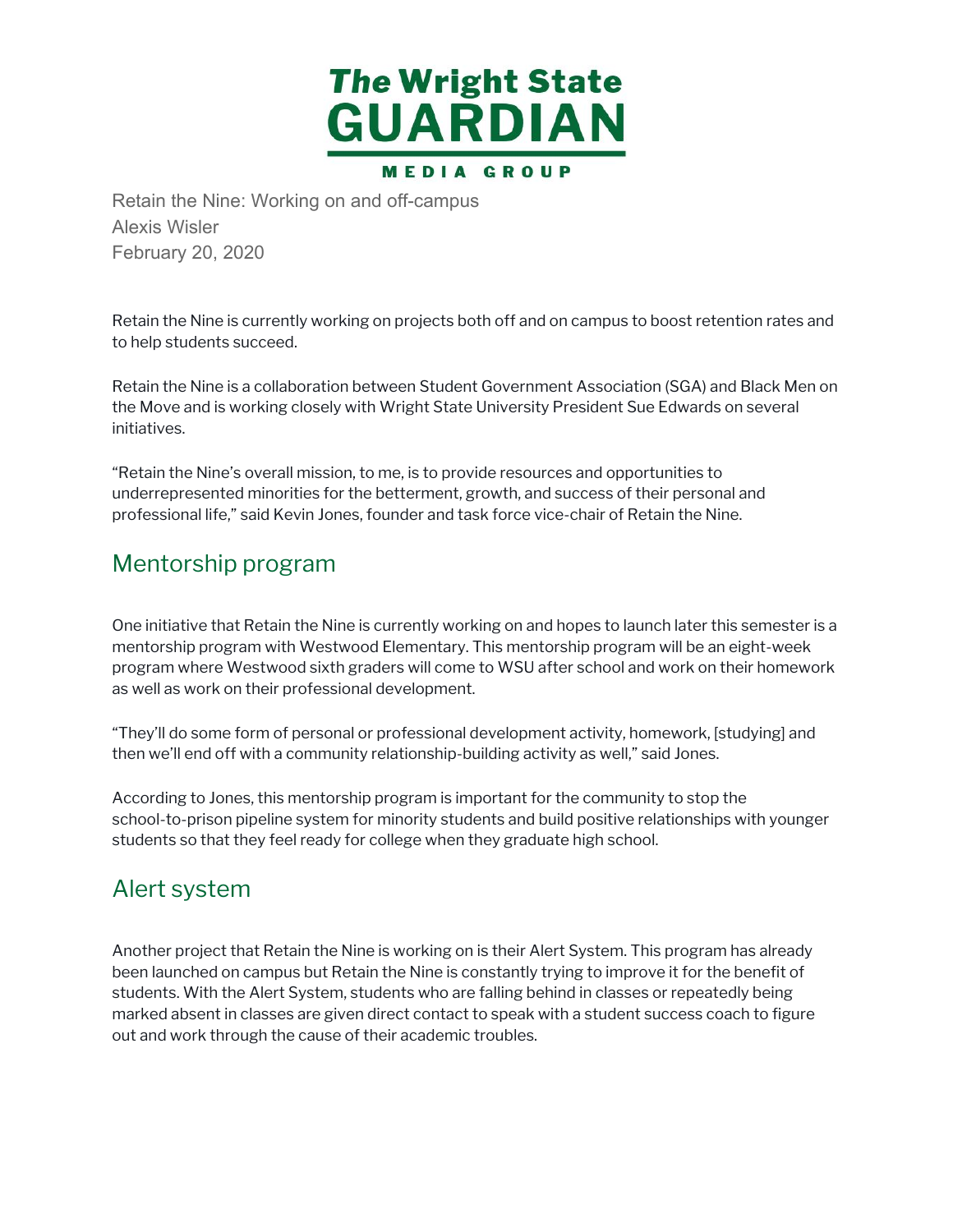

#### Student success coaches

 Working directly with students, student success coaches are there to help students with any problems they might be facing during their time at WSU. Currently located in the Student Retention Team office, student success coaches work first-hand to improve retention rates.

 "Think of it like a mother or a father or someone on campus who you can go to for any resource. Whether someone has a financial issue or academics or anything in particular, we will be there for them," said Edgar Malcom, student retention associate for the Student Retention Team.

The Student Retention Team office and student success coaches are located in 023 Student Union.

#### Student 'X' model and data collection

 Retain the Nine is in the process of restarting the Student 'X' Model, which is a model to identify students who might be at risk for dropping out or falling behind in their classes. According to Retain the Nine, they are currently looking through data and requesting more information in order to determine what Student 'X' looks like. Retain the Nine hopes to have the Student 'X' Model up and running by this summer semester. Student success coaches<br>
Working directly with students, studen<br>
problems they might be facing during<br>
Team office, student success coaches<br>
"Think of it like a mother or a father or<br>
"Whether someone has a financial issue

#### Vice president of inclusive excellence

 There is no current search for this position, but according to Retain the Nine, Edwards expects to begin a search this calendar year. This position would act as a voice for minority students and help improve retention rates at WSU by advocating for at-risk students.

 "I think that position is just having someone with a seat at the table in the president's leadership team who can advocate for students that don't look like most students here. I think that it is just an invaluable asset for us to advocate and understand where a lot of these students are coming from," said Adrian Williams, task force chair for Retain the Nine.

 Retain the Nine hopes that all programs will begin by the end of this semester or during the summer semester.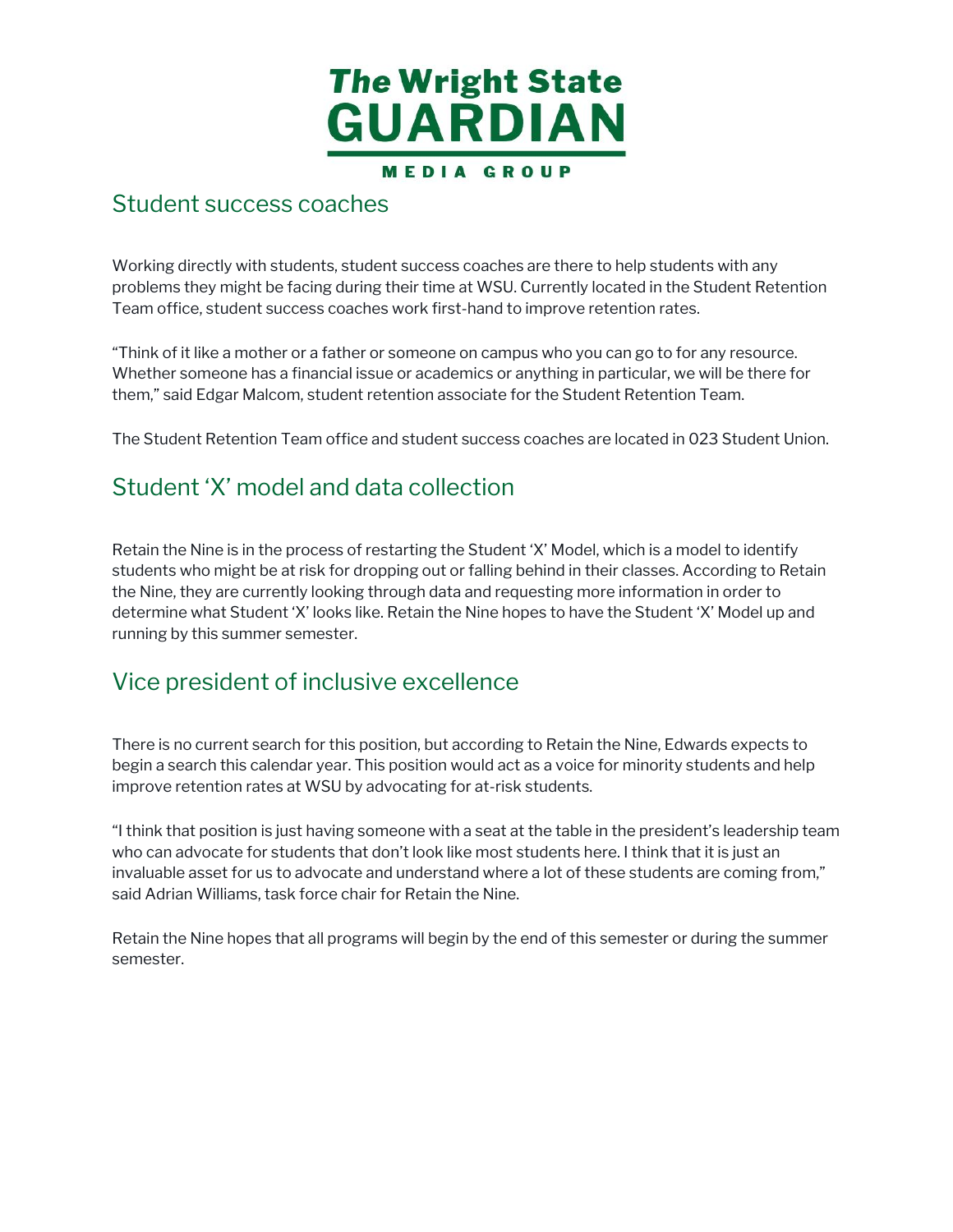

"My great hope is that this student-lead collaboration from SGA and Black Men on the Move, Retain they need to thrive at Wright State so they can get all the way to the finish line of earning their degree," said Edwards.<sub>/ great</sub><br>Nine, a<br>grams "My great hope is that this student-lead collaboration from SGA and Black Men on the Move, Retain<br>the Nine, as well as our other retention initiatives that include working on peer-to-peer mentoring<br>programs and bringing in the Nine, as well as our other retention initiatives that include working on peer-to-peer mentoring programs and bringing in four new retention managers, will give these students the critical support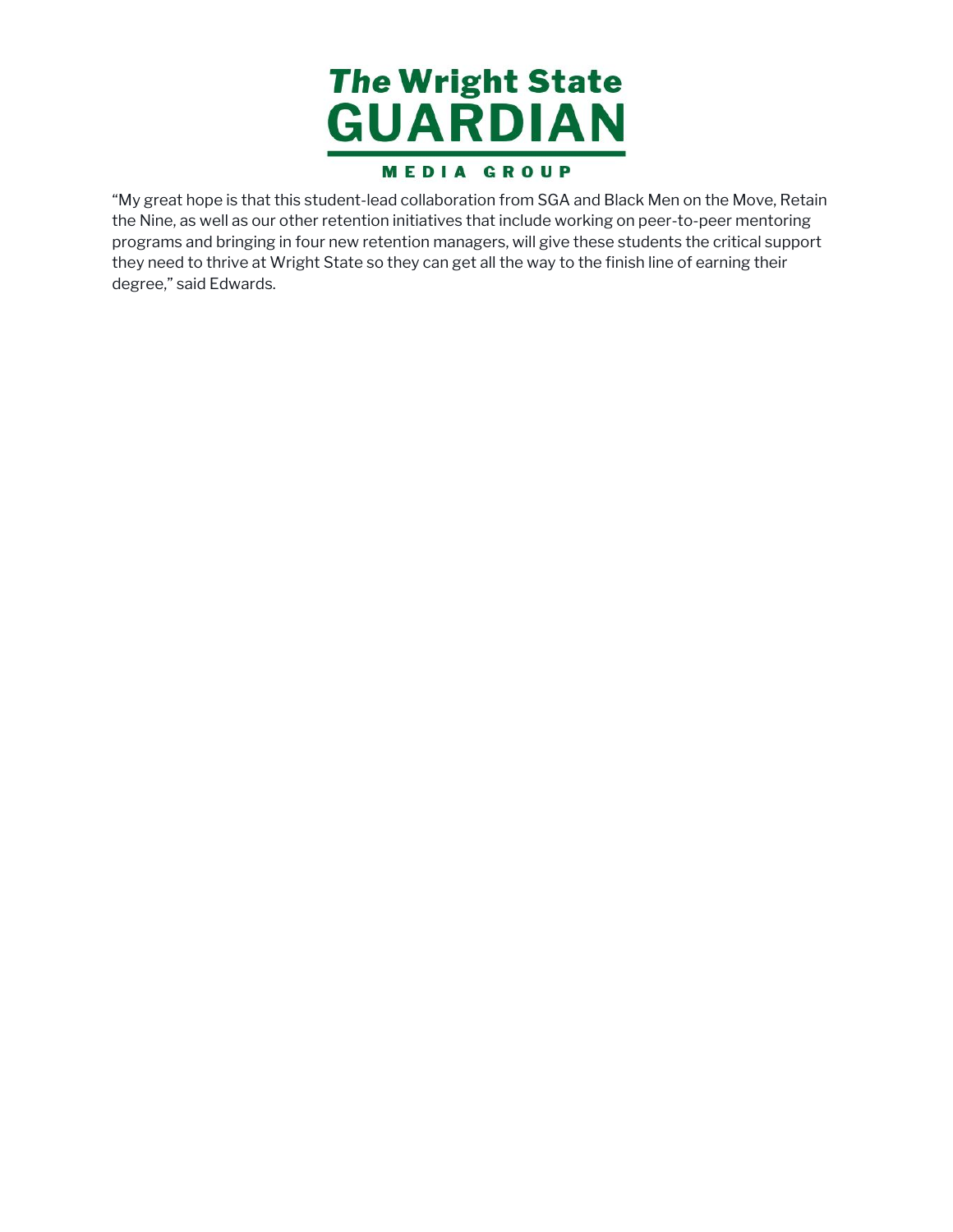

Roxanne Roessner February 20, 2020

 The Lake Campus has a number of clubs and organizations that are open for students to join. Students are encouraged to participate within the campus.

 While these are not all of the clubs on campus, students check out Engage if they are interested in learning more about each club. Lake Campus<br>dents are enco<br>le these are nc<br>ording to Cand<br>ording to Cand<br>dents to netwo<br>ychology

 According to Candace Philpot, events and engagement coordinator, "involvement can expose students to networking and professional development opportunities."

#### Psychology Club

 The Psychology Club, run by Michelle Smith, is open to all students, even if they are not psychology majors. The goal of the club is to supply students with information and resources to help them succeed after college.

 They participate in several events including a food drive in November, socials and even a Halloween Costume Contest every fall semester.

 According to Smith, students are able to join this club through Engage and will be sent regular updates on club activities. The club meets once a month and costs nothing to join, though members are asked to participate in helping run one activity if they are interested in attending outings funded by the club. Club highlights at Lake Campus<br>Roxanne Roessner<br>February 20, 2020<br>The Lake Campus has a number of cl<br>Students are encouraged to participa<br>While these are not all of the clubs of<br>learning more about each club.<br>According to

#### The Business and Graphic Professionals

 Teresa Richter is the head of the Business and Graphic Professionals at the Lake Campus. This organization is student-run and lets its members gain exposure within the fields of Business and Graphics.

 According to their Engage page, the club's mission is to prepare students for their upcoming field by investigating "creative problem solving, professional practice, theory, history, culture and the self." Students are able to join the organization on tours of companies, hosted speakers and events on campus.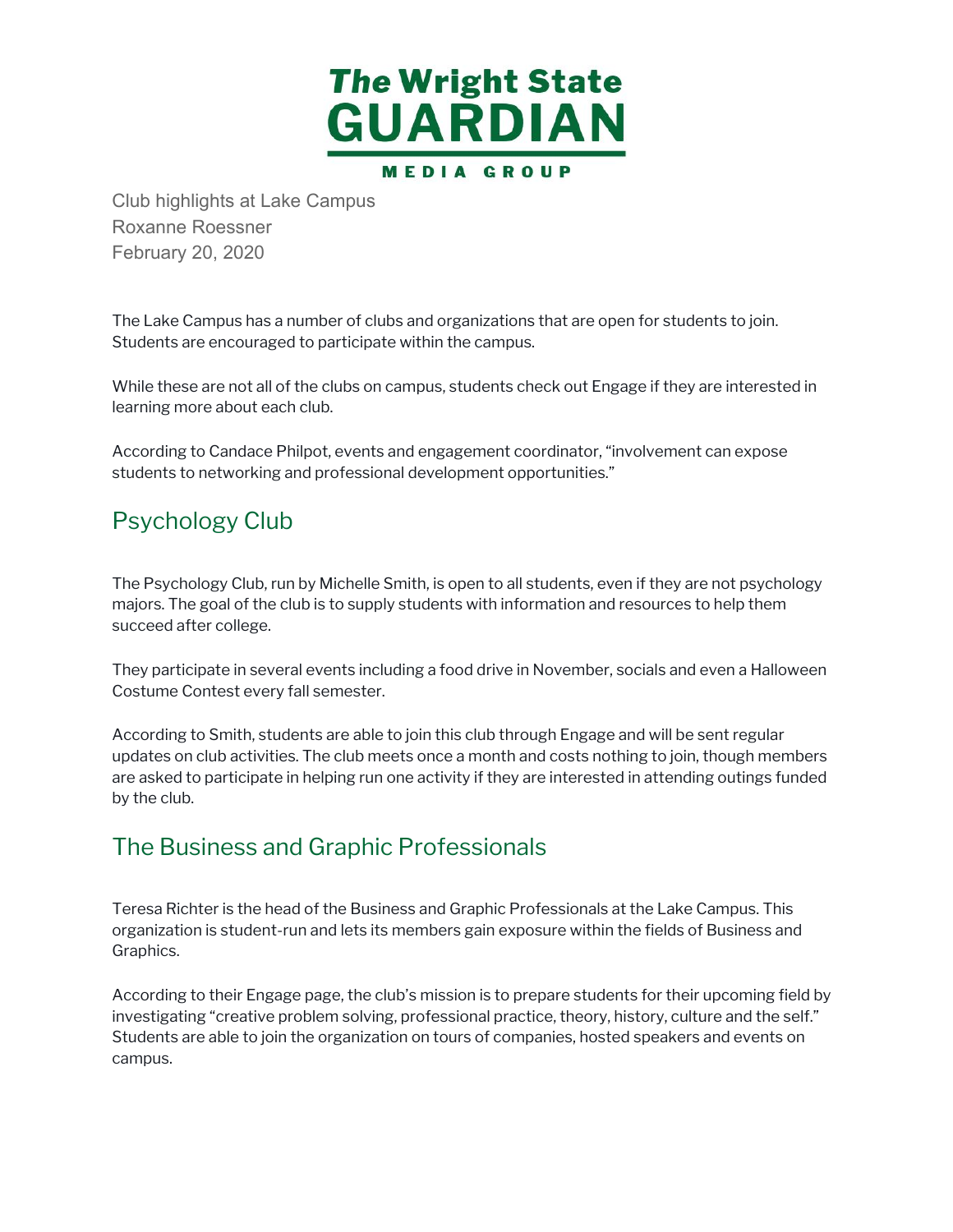

According to Richter, meetings are twice a month and anyone in the graphic design or business majors are able to join at According to R<br>majors are able<br>https://wright.e<br>Glee Club

[https://wright.campuslabs.com/engage/organization/business-and-graphic-professionals.](https://wright.campuslabs.com/engage/organization/business-and-graphic-professionals)

 The Glee Club performs a mix of music with singers and instrumentalists at least twice a year. The performers are in costumes at theme-based programs and intertwine some choreography along with their music, according to Advisor Dr. Dane Daniel.

 The club performs at graduation and takes field trips to see musical and theatrical performances. Students can contact the club president, Bethany Shimp, at [shimp.9@wright.edu](mailto:shimp.9@wright.edu) or Dr. Daniel at [dane.daniel@wright.edu.](mailto:dane.daniel@wright.edu) Students can also leave a message at 419-586-0390.

#### Natural Science Student Association

 The Natural Science Student Association, represented by Chasalin Cobb, participates in several community services, one of which is the Adopt-A-Highway initiative through the Ohio Department of Transportation. They have arranged several fundraisers for nonprofit organizations such as animal shelters and Hero Dogs Inc. ne Glee Club performs a<br>erformers are in costum<br>eir music, according to<br>ne club performs at graat<br>udents can contact the<br>ine.daniel@wright.edu.<br>atural Science Stuc<br>ne Natural Science Stuc<br>mmunity services, one<br>ansportation According to Richter, meetings are twice a month and anyone in the graphic design or business<br>majors are able to join at<br>thus://wright.campuslabs.com/engage/organization/business-and-graphic-professionals.<br>According to Acc

 They organize trips to various museums, sites with interesting geology and other campuses to expand their understanding of all aspects of natural science. They strive to provide fulfilling services, activities, and trips that will enhance the resumes of their members.

 Students are able to find flyers around campus with information on how to join. If a student is unable to make meetings or is unsure of how to start, contact Chasalin (Chase) Cobb at [cobb.61@wright.edu.](mailto:cobb.61@wright.edu)

 The organizations at the Lake Campus promote student involvement and build character along with resumes.

 According to Philpot, students are able to visit [lake.wright.edu/orgs](https://lake.wright.edu/orgs) for campus involvement opportunities or joining organization meetings on campus. There are also "Laker Life" events throughout the year that students are encouraged to join.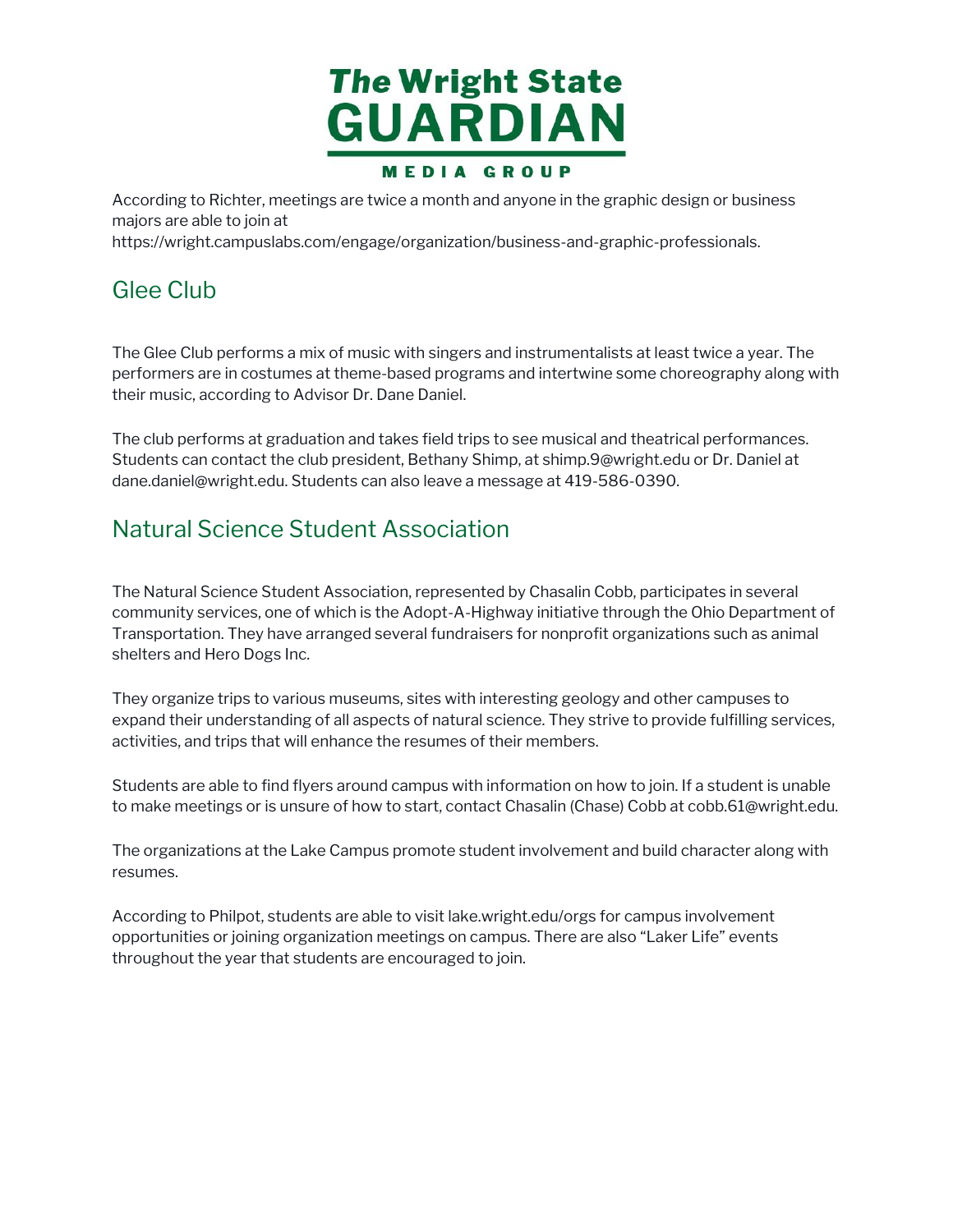

Makenzie Hoeferlin February 21, 2020

 February is Black History Month and students have opinions about the representation of minorities February is Blac<br>across campus.

#### Resources

 One of the biggest resources for black students on campus is the Bolinga Black Cultural Resource Center.

 According to the Interim Director of Bolinga, Tonya Mathis, Bolinga currently has a program called Ujima as a form of support for first-year students.

 "So it's a mentoring program with their students or with peer mentors," said Mathis. "It's really to provide support for students who are of African or African American descent."

Many students value Bolinga and all that it does for the university.

 "I'm a big supporter of Bolinga. I think it's imperative that we have it," said Savannah-Rae Jackson, president of Black Women Striving forward. "Especially because of the programs that it offers and for first-generation black students and for freshman black students. I think it's a great resource so I'm a big advocate for it." cording to the Int<br>ma as a form of st<br>bit's a mentoring<br>wide support for<br>ny students value<br>n a big supporter<br>sident of Black V<br>first-generation<br>a big advocate fo<br>e Bolinga Black C<br>gan, the previous<br>P**PPESENTATi**<br>ner studen Black History Month from student organizations<br>Makenzie Hoeferlin<br>February 21, 2020<br>February is Black History Month and students have op<br>across campus.<br>Resources<br>One of the biggest resources for black students on can<br>Cente

 The Bolinga Black Cultural Resource Center is currently between directors. Both Mathis and Chris Hogan, the previous director, declined to comment on the situation.

#### Representation

 Other students feel as if Wright State could do a better job representing the diverse population of the school.

 An anonymous student has concerns about representation within sororities on campus being An anonymous st<br>culturally diverse.

 "You see so many sororities and stuff like that that actually take the front of everything when it comes to representing who Wright State is," said a senior criminal justice major.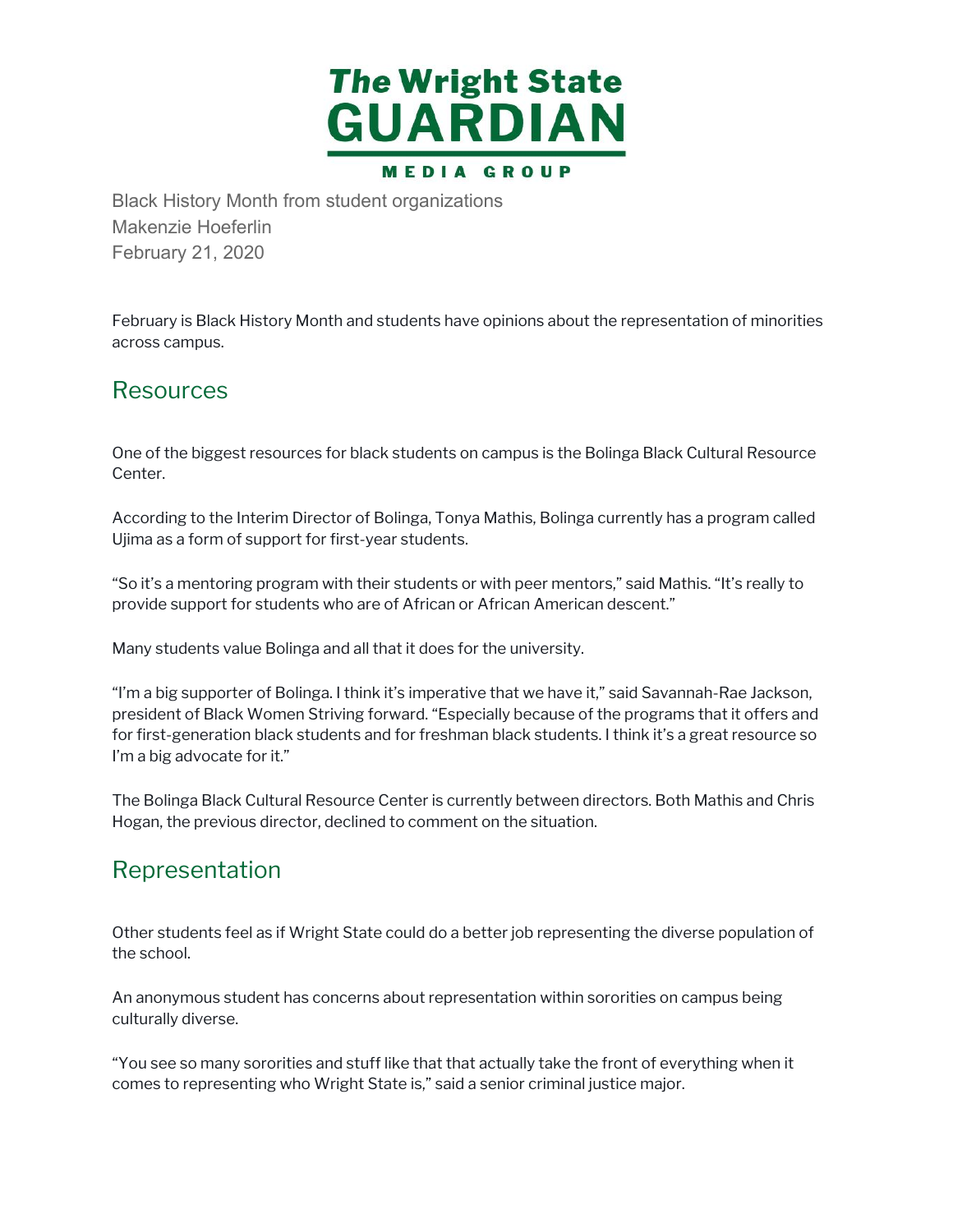

Another student further elaborated on the topic saying that WSU should be seeking out those culturally diverse students to further involve them within the community.

 "I think to elaborate on what she's saying, we have so many diverse groups. I think the school should go to them for sources on how to bring them out," said an anonymous business major. nother s<br>ulturally<br>think to<br>o to ther<br>Push a<br>quality h<br>p go.

#### Push and pull

 Equality has come a long way since the civil rights movements of the 1940's, but there are still ways to go.

 "As a collective, I feel like we are just constantly in this push and pull," said Jackson. "There's just always going to be a constant fight that I'm going to have to fight. Specifically, with Black Women Striving Forward, we have these intersections that set us back in society and so all of our identities accumulated is going to be some form of pushback from the majority." Another student further elaborated on the topic saying that WSU should be seeking out those<br>culturally diverse students to further involve them within the community.<br>"I think to elaborate on what she's saying, we have so m

There are several changes within the university that people would like to see.

Mathis would like to have a chief diversity officer for the Bolinga Cultural Center.

 "That would help with recruitment and retention and not only culturally diverse students but specifically African American students and talent, as well as faculty, staff," said Mathis.

Jackson personally would like to see more effort from the administration.

 "I do see that there are strives towards doing that," said Jackson. "And I think it's more geared towards the students it's less of the administration putting in the work and is more of the student population. I think it's more of a student dynamic where, if you're not seeing a lot of work being done from administration you're taking into your own hands."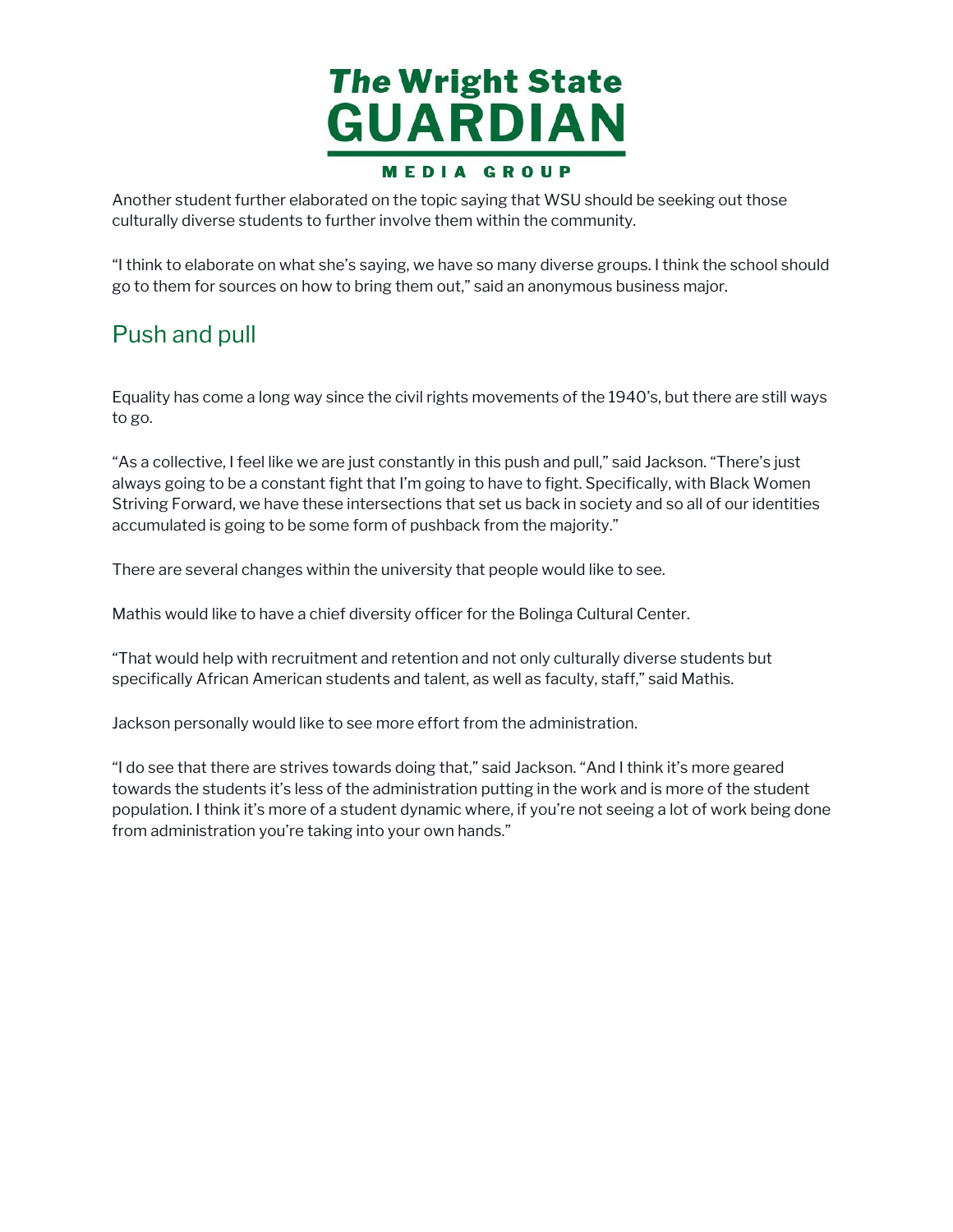

Ariel Parker February 21, 2020

 When was the last time you read a book for fun? Reading shouldn't be just for a class, or to check off a box that says, "I read this very Important Book so now everyone will Take Me Seriously, and I am also Very Smart."

 Below is a list that will hopefully inspire you to pick up a book this year; there's a bit of drama, a bit of comedy, and even horror thrown in!

#### "Little Fires Everywhere" by Celeste Ng

 "Little Fires Everywhere" explores the weight of long-held secrets and the ferocious pull of motherhood and the danger of believing that planning and following the rules can avert disaster or heartbreak.

 It all starts with fire – a lot of them. From the very first chapter, we are thrown into the lives of two very different families: the Richardsons, a large, picture-perfect family that plays by the rules, and the Warrens, an eccentric mother-daughter duo. While they rent the Richardsons' apartment in Shaker Heights, the placid, peaceful community in Cleveland, Ohio, the Warren daughter creates a unique dynamic with each of the four Richardson siblings. Vhen was the last time<br>box that says, "I read t<br>lso Very Smart."<br>kelow is a list that will h<br>omedy, and even horro<br>Little Fires Eve<br>Little Fires Everywhere<br>notherhood and the da<br>eartbreak.<br>call starts with fire – a l<br>ery d Five great books to read in 2020<br>Ariel Parker<br>February 21, 2020<br>When was the last time you read a bo<br>a box that says, "I read this very Impo<br>also Very Smart."<br>Below is a list that will hopefully inspincomedy, and even horr

 Then one day, a custody battle erupts when the Richardsons' friends attempt to adopt a Chinese American baby. This divides the town, forcing the two families to pick opposing sides. Suspicious of her motives, Mrs. Richardson investigates Mia Warren's mysterious past, and we are thrown into a compelling, fast-paced drama.

 You also might have seen this in the "Reader's Pick" section in Barnes and Noble, or as one of Reese Witherspoon's Book Club 2019 picks on Instagram, but I promise this book is worth the hype. However, if the book itself doesn't interest you, you can tune into the show on Hulu when it drops this spring on March 18, starring Witherspoon, Kerry Washington and Lexi Underwood.

# "Normal People" by Sally Rooney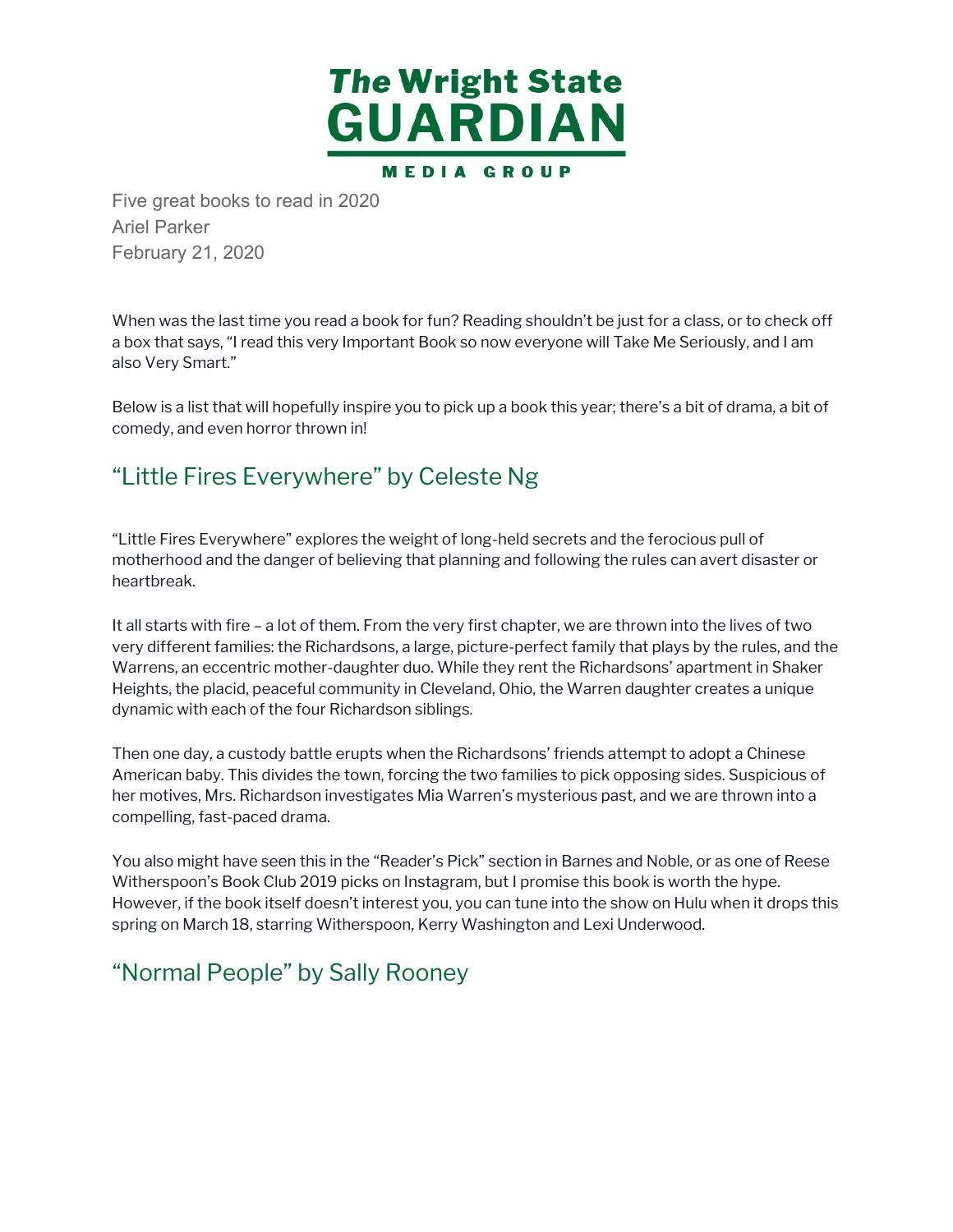

This follows the stories of Marianne, who comes from a wealthy family, and Connell, who is the son of the woman who cleans Marianne's family's house. Connell and Marianna pretend not to know each other and begin a secret relationship that starts with them in their final year of high school and follows them throughout their four years at university in Dublin, Ireland. In high school, Connell is extremely popular while Marianne is not, until they go to college and it is reversed. Told in alternating perspectives, we follow these two throughout university, relationships, class and heartbreak. is follows the<br>e woman wh<br>her and beg<br>llows them t<br>tremely pop<br>rspectives,<br>is book alsc<br>ok is quiet,<br>d heart-felt<br>**3unny"** b<br>a prestigiou<br>eative Writi<br>a prestigiou This follows the stories of Marianne, who comes from a wealthy family, and Connell, who is the son of<br>the vornan who cleans Marianne's formly shouse. Connell and Marianna proton and to know each<br>of the and begin a secret r

 This book also made a huge splash on Instagram, and it's not only because of its gorgeous cover; this book is quiet, yet emotional, and explores relationships, friendships and politics in a very relatable and heart-felt way. "Normal People" is also being adapted for television on Hulu in Spring 2020.

#### "Bunny" by Mona Awad

 At a prestigious New England university, Samantha Warren feels like the only normal person in her Creative Writing MFA program.

 Surrounded by a group of four girls who call themselves the "Bunnies," she finds solace in her only friend, Ava, who shares her distaste for them. However, when Samantha is invited to the Bunny's creative workshop, cheekily called the "Smut Salon," she falls deeper into their weird, wild world of arts and crafts. iend, Aveative<br>ts and<br>nce she<br>nce she<br>ut of co<br>mix of

 Once she is sucked in, Samantha begins to make her own strange creations, and it begins to spiral out of control.

 A mix of "Heathers," "The Craft," and "Mean Girls," this simultaneously hilarious and disturbing novel about the reality of "killing your darlings" will stick with you long after you close the book.

th<br>y"<br>e b; "Bunny" is often described as not being for "everyone," and I would certainly tread cautiously into this intense book.

 This dark tale will certainly make a lasting impression on anyone who is willinging to dive deep into this twisted, fever-dream story.

#### "Such a Fun Age" by Kiley Reid

 The synopsis of this book is so familiar, it looks like it was ripped straight from the headline of a newspaper. When Emira, a young, black woman, is accused of kidnapping the white child she's babysitting at a grocery store by a security guard, she is furious and humiliated.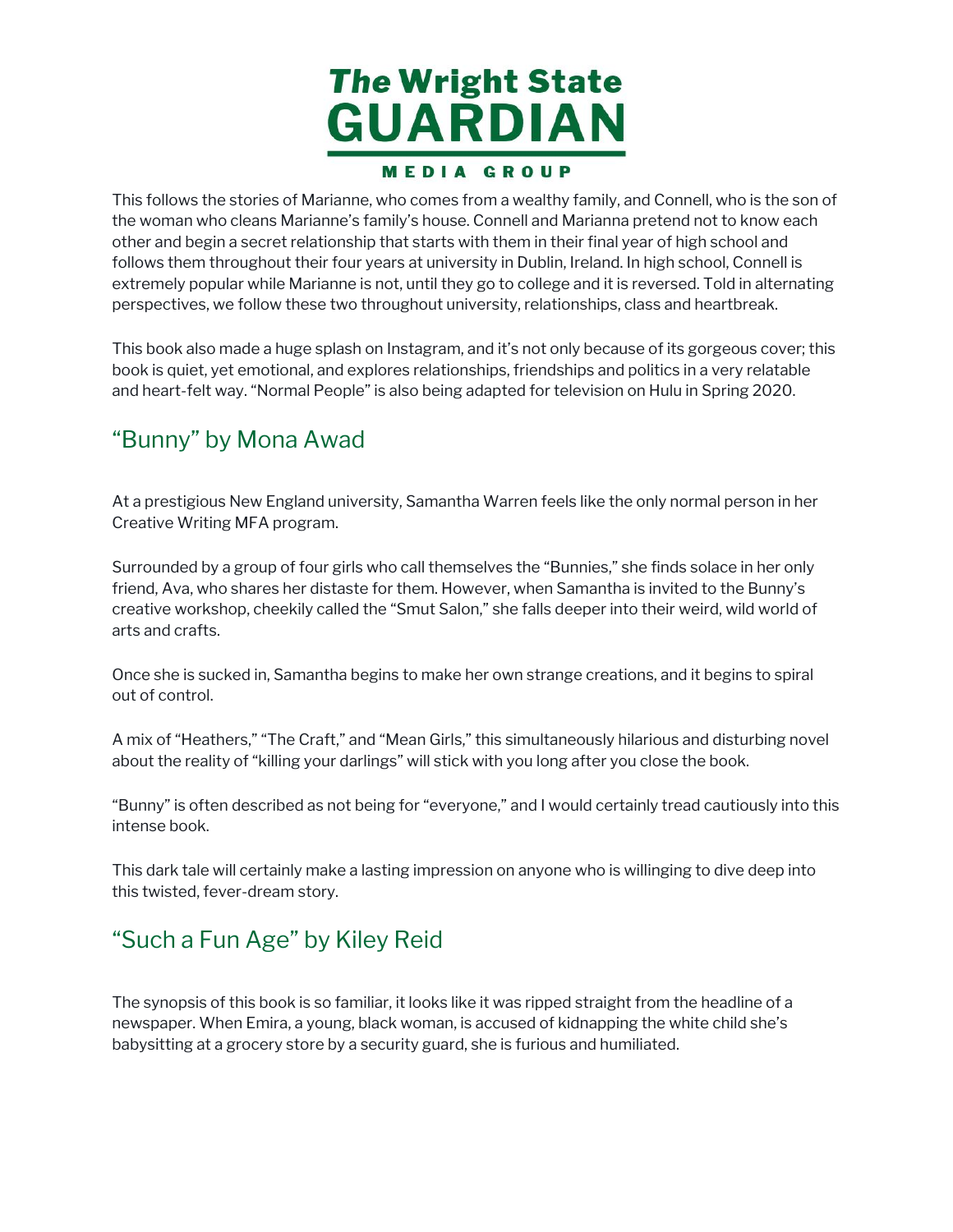

The fact that a bystander records the entire altercation makes it even worse for her as she makes him promise to never leak the video.  $\frac{1}{2}$ 

 When Emira's employer, Alix, a blogger and self-proclaimed #BossBabe, hears about what happened, Alix is determined to make it right. Even if that means putting her nose where it doesn't belong.

 What follows is a very timely and startling series of events that gives us a look into race, relationships, privilege and the reality of growing up a millennial in America.

 A compelling, fast-paced book, "Such a Fun Age" is an amazing debut from an author that I can't wait to read more from in the future. This insanely smart book just barely squeaked in on the last day of 2019 and still managed to make waves. hen Emira's employer, *l*<br>ix is determined to mak<br>hat follows is a very tim<br>lationships, privilege an<br>compelling, fast-paced<br>read more from in the f<br>019 and still managed to<br>s also the first pick of 20<br>ood taste in books?) The fact that a bystander records the entire altercation makes it even worse for her as she makes<br>thim promise to new text ket video.<br>When Emin's employer, Alix, a blogger and sell-proclaimed #BossBabe, hears about what ha

 It's also the first pick of 2020 for Witherspoon's book club Hello Sunshine (who knew we shared such good taste in books?).

#### "The Traveling Cat Chronicles" by Hiro Arikawa. Translated by Philip Gabriel

A tale about a feisty cat Nana, and his loving owner Saturo.

 When Saturo is unexpectedly unable to care for Nana anymore, they go on a road trip in Japan to find Nana a new home. At each stop, we discover more about Saturo's past, his family and relationships with his friends.

 Along the way, we meet Yoshimine, a cynical farmer who thinks cats should be strays; Sugi and en Sa<br>a a ne<br>his fi<br>ng the<br>ako,<br>left. Chikako, who run a pet-friendly bed and breakfast; and Kosuke, a heart-broken man whose cat-loving wife left.

All of these stories converge into a heart-warming story about compassion.

This short novel packs an emotional punch.

 Told in alternating points of view – one of them being Nana himself – we discover more about Saturo and his affection for Nana. If you're a cat lover – or an animal lover in general – there is no doubt that you will fall for this small, hard-hitting book about friendship and love.

 Hopefully, this list inspired you to put down your phone and pick up a book! Make the '20s your decade of igniting a love of reading.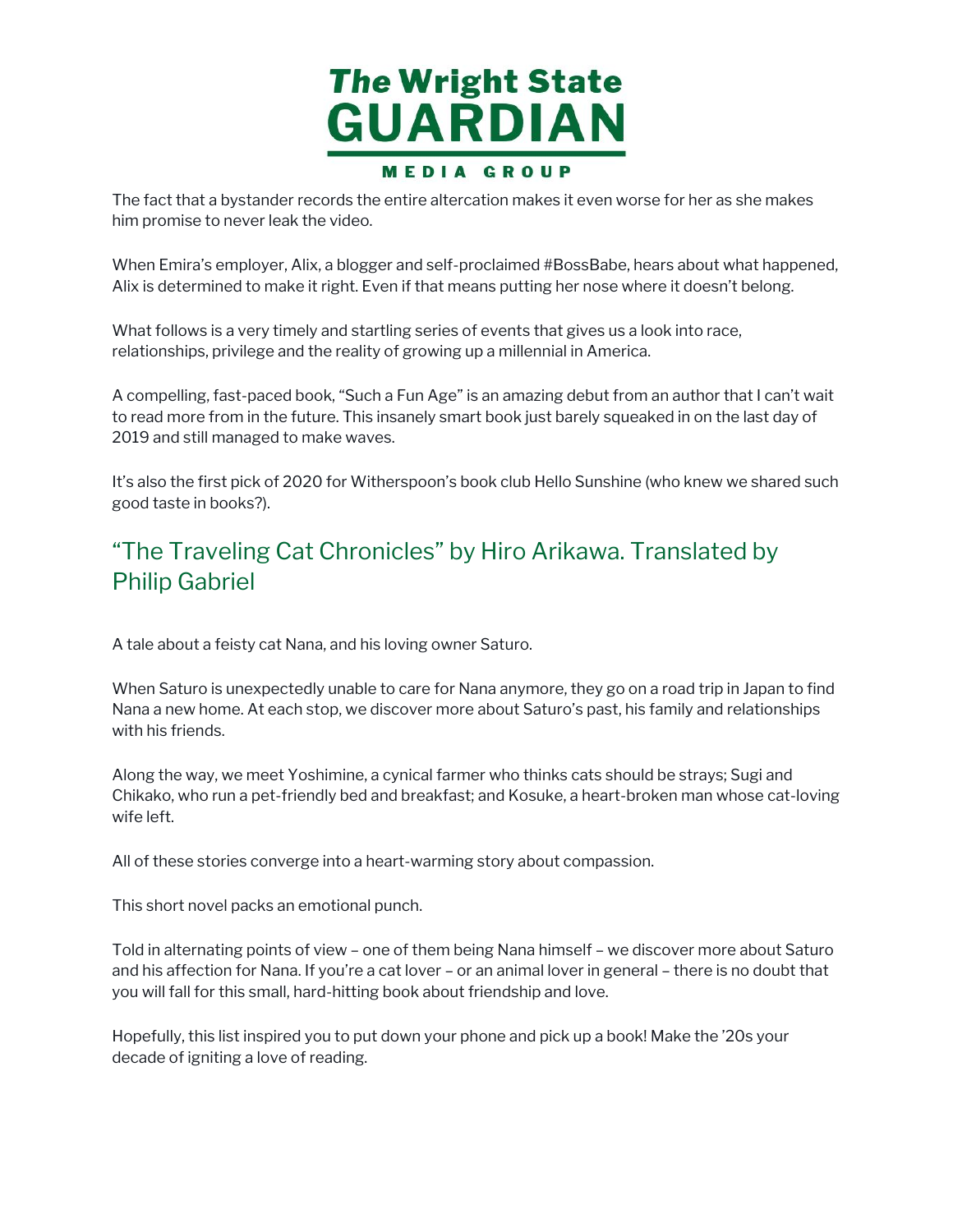

Trey Brown February 21, 2020

 Have you heard of a little film called "Birds of Prey (and the Fantabulous Emancipation of One Harley Quinn)"? Is the length of that title too long? No. Not at all.

 Originally released on Feb. 7, 2020, "Birds of Prey…" is a DC superhero film based on the fictional team titled "The Birds of Prey." The film stars Margot Robbie as the aforementioned Harley Quinn, a character ripe for a big break-up from Gotham City's leading psychopath. ve you heard of a<br>nn)"? Is the leng<br>ginally released<br>m titled "The Bir<br>racter ripe for a<br>at I enjoy about<br>ection is clear de<br>ught and effort.<br>e tone of this filn<br>first few minute<br>p performances<br>e as Harley Quin

 What I enjoy about this film lies with its style, flair and performances. Cathy Yan's ("Dead Pigs") direction is clear despite her short filmography. Every action scene feels like it was given a lot of thought and effort. The choreography is fine-tuned.

 The tone of this film is also a strong point and reminiscent of "Deadpool," which was concerning for the first few minutes of the film.

 The performances in this film are the reason to re-watch this movie though. Sure, Robbie is great here as Harley Quinn, and she's really made the character her own due to the unpredictable energy she infuses the character with. This was evident in 2016's "Suicide Squad."

 Montoya), Mary Elizabeth Winstead (Helena Bertinelli/The Huntress) and newcomer Ella Jay Basco (Cassandra Cain) really carry the film though. infuses the cha<br>performances (performances)<br>ntoya), Mary Eliz<br>ssandra Cain) re The performances of Jurnee Smollett-Bell (Dinah Lance/Black Canary), Rosie Perez (Renee

 Winstead in particular as Helena Bertinelli/The Huntress is quite the standout as she plays the role with strength and poise. I would've liked to see the film written from her perspective a little more compared to Harley's, which is where my problem with the film is.

 This movie is very much centered around Harley Quinn and her re-angling of her life; I don't have a problem with this inherently, it's in the title. I wonder though if the film should've been outside her own thoughts and instead focused on an already established "Birds of Prey" team of Bertinelli, Dinah Lance and Renee Montoya. Winstead is awesome as Huntress and she's barely on-screen compared instead i<br>th streng<br>mpared<br>nis movie<br>oblem w<br>wn thoug<br>nnce and<br>Quinn. Talking Movies: "Birds of Prey..."<br>Trey Brown<br>Trey Brown<br>February 21, 2020<br>Have you heard of a little film called "E<br>Quinn)"? Is the length of that title too l<br>Originally released on Feb. 7, 2020, "B<br>team titled "The Birds to Quinn.

 There's also some nagging narration present in this film that is sort of placed in weird spots. It's fourth-wall-breaking, which I enjoy but it also took me out of the action a few times in an annoying way.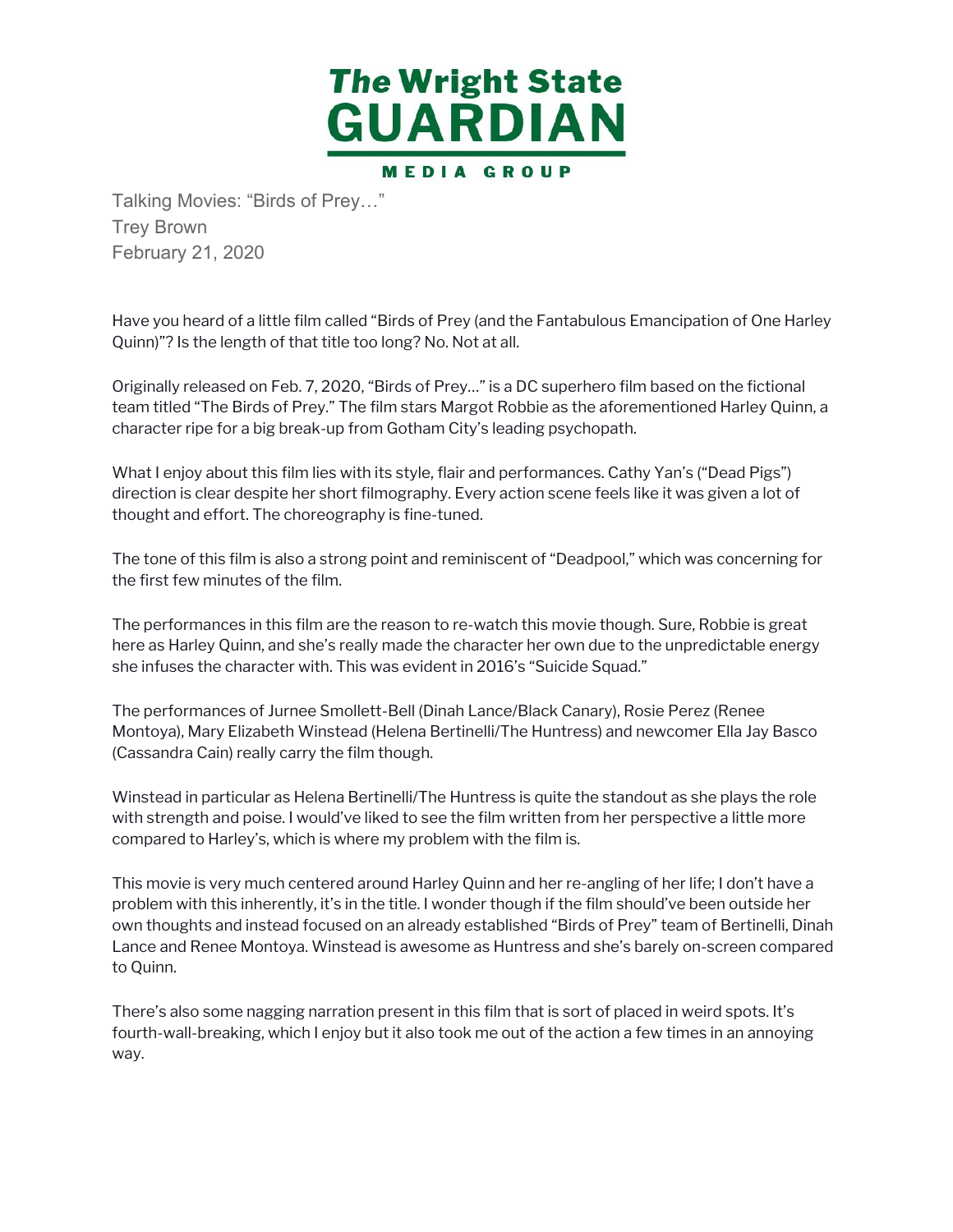

With those complaints in mind, I still found myself enjoying this movie. Robbie's too good, the fights With those complaints in mind, I still found myself enjoying this movie. Robbie's too good, the fights<br>are too stylized, the cast is having too much fun for me not to have fun while watching.<br>I have to say though, CGI hyen are too stylized, the cast is having too much fun for me not to have fun while watching.

I have to say though, CGI hyenas are a thing I don't need from Hollywood.